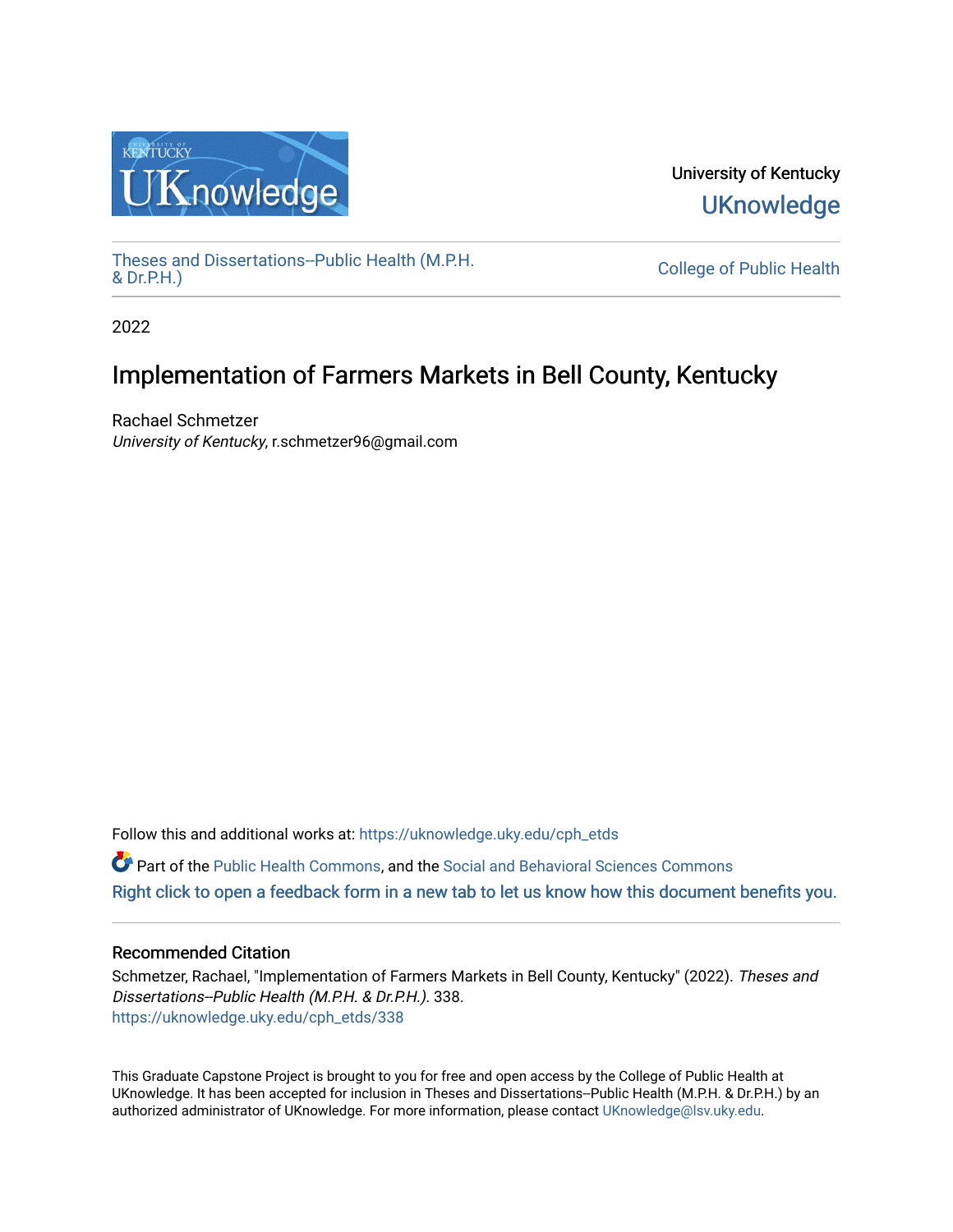# STUDENT AGREEMENT:

I represent that my capstone and abstract are my original work. Proper attribution has been given to all outside sources. I understand that I am solely responsible for obtaining any needed copyright permissions. I have obtained needed written permission statement(s) from the owner(s) of each third-party copyrighted matter to be included in my work, allowing electronic distribution (if such use is not permitted by the fair use doctrine) which will be submitted to UKnowledge as Additional File.

I hereby grant to The University of Kentucky and its agents the irrevocable, non-exclusive, and royalty-free license to archive and make accessible my work in whole or in part in all forms of media, now or hereafter known. I agree that the document mentioned above may be made available immediately for worldwide access unless an embargo applies.

I retain all other ownership rights to the copyright of my work. I also retain the right to use in future works (such as articles or books) all or part of my work. I understand that I am free to register the copyright to my work.

# REVIEW, APPROVAL AND ACCEPTANCE

The document mentioned above has been reviewed and accepted by the student's advisor, on behalf of the advisory committee, and by the Director of Graduate Studies (DGS), on behalf of the program; we verify that this is the final, approved version of the student's capstone including all changes required by the advisory committee. The undersigned agree to abide by the statements above.

> Rachael Schmetzer, Student Dr. Mark Swanson, Committee Chair Dr. Sarah Wackerbarth, Director of Graduate Studies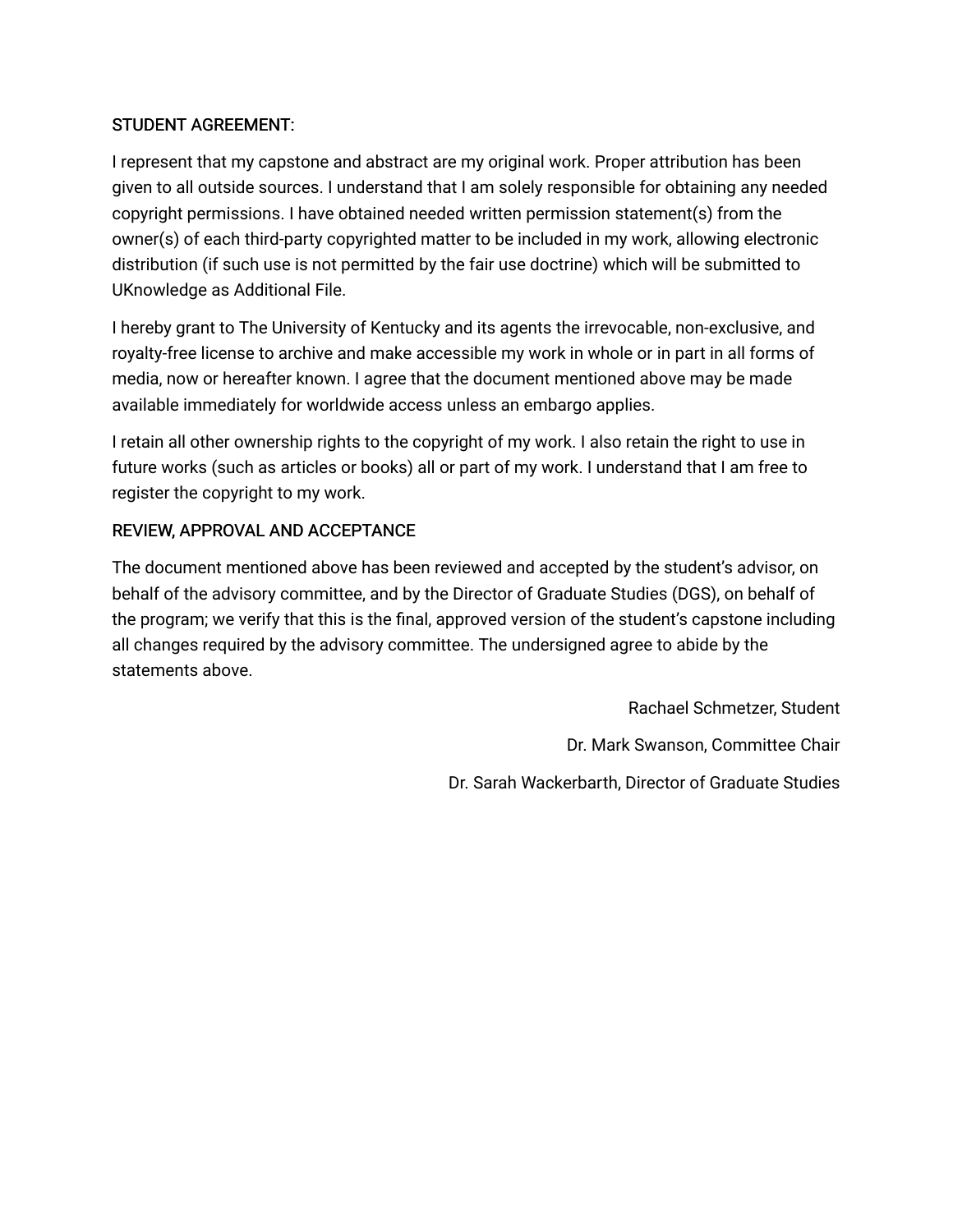#### **PROJECT NARRATIVE**

#### **Target Population and Need**

#### *Obesity Burden*

Obesity is a significant and growing public health problem in the United States. The prevalence of obesity in the United States between 2017 – 2018 was 42.4%, an increase from 30.5% in 1999-2000 (Adult Obesity Facts, 2021). People suffering from obesity are at risk for other conditions such as heart disease, stroke, type 2 diabetes, and certain types of cancer, which are some of the leading causes of preventable, premature death in the United States(Adult Obesity Facts, 2021). Not only is this disease affecting people's health, but it is also costing the country significant amounts of money in medical costs and lost productivity. In 2013, the estimated annual medical cost of obesity in the United States was \$342.2 billion, a drastic increase from the estimated \$147 billion spent in 2008 (Adult Obesity Facts, 2021; Explore Obesity in the United States | 2021 Annual Report, 2021). Furthermore, it is estimated that obesity costs an additional \$8.65 billion per year in decreased productivity among American workers(Explore Obesity in the United States | 2021 Annual Report, 2021).

The burden of obesity in the US is not equally distributed; rural areas suffer higher rates of obesity while simultaneously having fewer resources to address the problem (Rural Obesity and Weight Control Overview, n.d.). In 2018, the prevalence of obesity in rural parts of the United States was 42.4%, which is higher than the prevalence in metropolitan areas, which falls at 35.1%. According to the State of Obesity 2020: Better Policies for a Healthier America, this difference has been attributed to healthcare facilities in rural areas being less likely to have dietitians and weight management experts available, plus many rural areas lack exercise facilities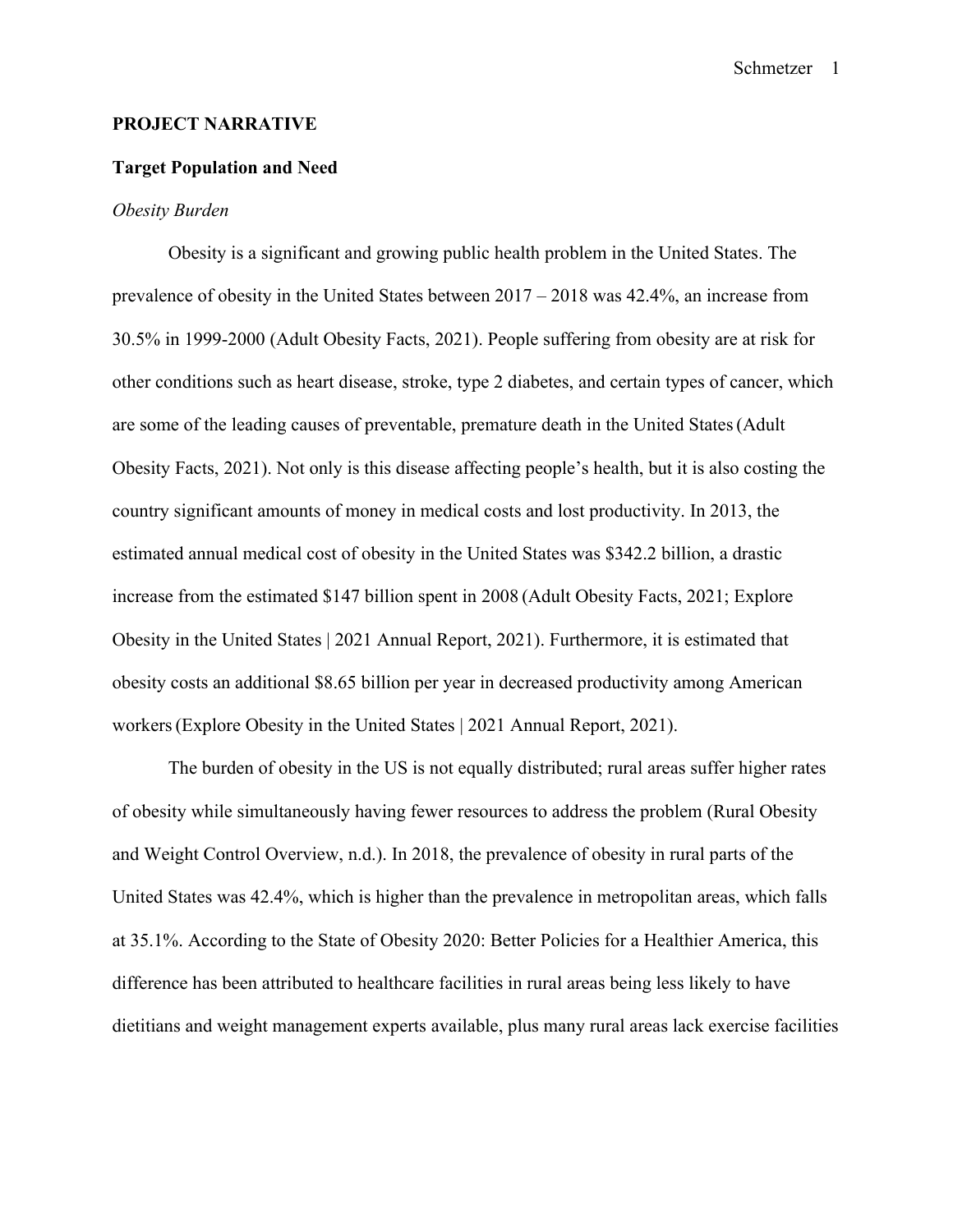and the infrastructure needed to encourage physical activity (Rural Obesity and Weight Control Overview, n.d.). Rural areas are also limited in access to healthy and affordable food, have higher calorie consumption among community members, and a lack of nutrition education and services.

| The proposed              | Table 1                                                                      | United        | Kentucky  | <b>Bell County</b> |  |  |
|---------------------------|------------------------------------------------------------------------------|---------------|-----------|--------------------|--|--|
| intervention will be      |                                                                              | <b>States</b> |           |                    |  |  |
| implemented in Bell       | Obesity                                                                      | 42.4%         | 36.6%     | 47%                |  |  |
| County, KY located in     | Overweight                                                                   | 73.6%         | 68%       | 79%                |  |  |
| the southeast part of the | Diabetes                                                                     | 11.3%         | 13%       | 17%                |  |  |
| state bordering on        | Deaths from Heart                                                            | 211.5 per     | $195$ per | 293 per            |  |  |
| Virginia and              | Disease                                                                      | 100,000       | 100,000   | 100,000            |  |  |
| Tennessee, in the heart   | Adults in less than good                                                     |               | 23%       | 43%                |  |  |
| of the central            | health                                                                       |               |           |                    |  |  |
| Appalachian region.       | Physically unhealthy days                                                    |               | 5         | 11                 |  |  |
| Table 1 displays how      | per month                                                                    |               |           |                    |  |  |
| this rural county suffers | (Data By Location: Bell County, n.d.), (Explore Obesity in the United States |               |           |                    |  |  |

2021 Annual Report, 2021), (*Obesity and Overweight*, 2021), (Rural Obesity and Weight Control Overview, n.d.), (Statistics About Diabetes, 2022).

related diseases. With obesity increasing the risk of other illnesses such as heart disease and type 2 diabetes, Kentucky's statistics for these conditions are important to acknowledge. Kentucky is a state with many rural areas, with these areas having high prevalence of obesity. Overall, Bell County suffers from obesity and its consequences at higher rates than the state and the country as seen in Table 1. Statewide, 23% of Kentucky adults are in less than good health, having just five

disproportionately from

obesity and obesity-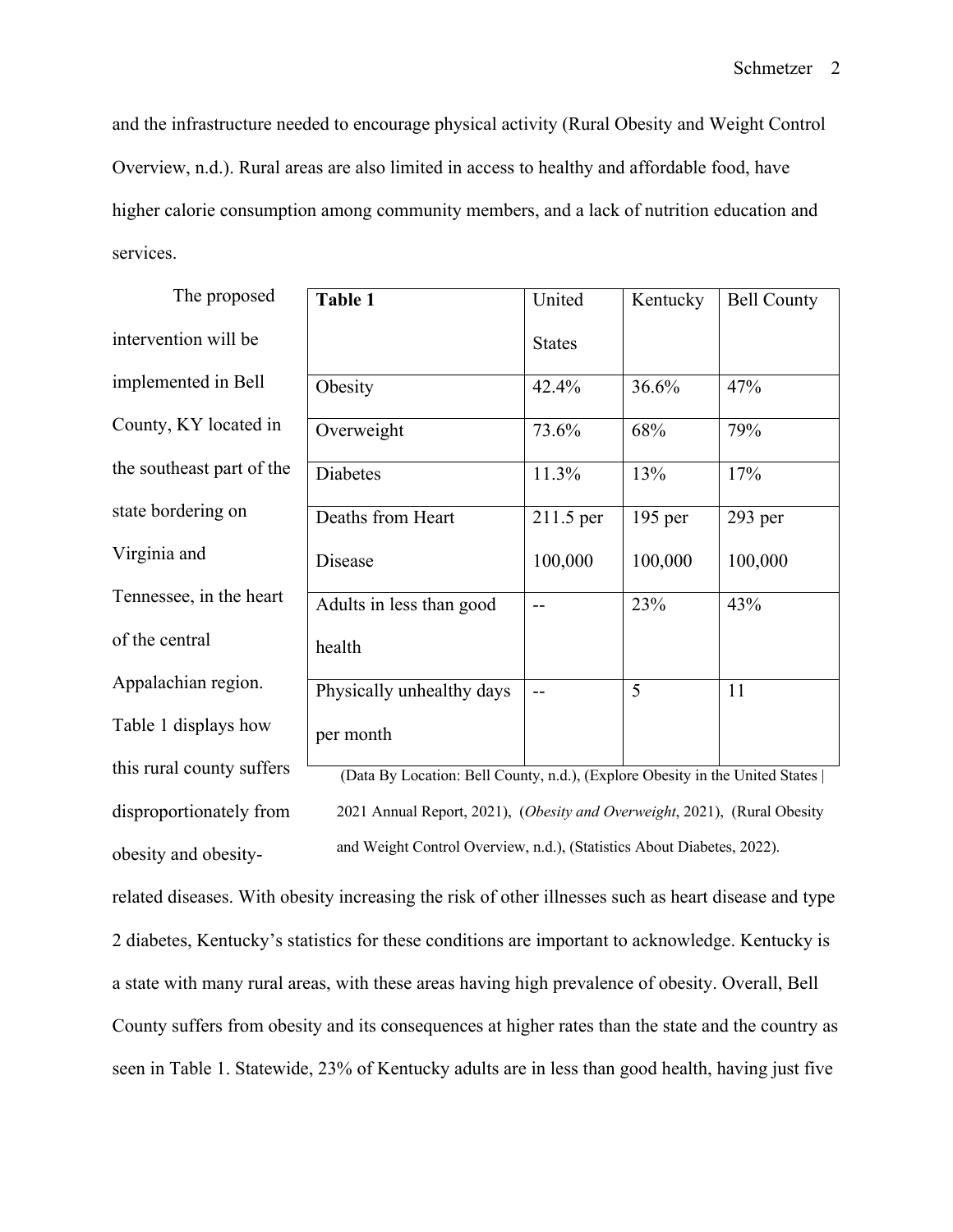physically unhealthy days per month. Per the Behavioral Risk Factor Surveillance System questionnaire, in Bell County, 43% of adults report being in less than good health and have eleven physically unhealthy days per month. Adults taking the Behavioral Risk Factor Surveillance System questionnaire were asked to rate their health status as excellent, very good, good, fair or poor (*Data By Location: Bell County*, n.d.). Those reporting their health to be fair or poor are considered to be in less than good health. To measure the number of unhealthy days per month, participants were asked the average number of days in the past 30 days their physical health was not good.

### *Obesity Risk Factors*

Bell County, like other rural communities, faces challenges which contribute to higher rates of obesity. Rural communities are affected by obesity at higher rates due to several factors including poverty, limited access to food that is healthy and affordable, lack of nutrition education and services, few programs offering obesity prevention and weight management, scarcity of recreation areas, and being reliant on automobiles(*Rural Obesity and Weight Control Overview*, n.d.). Limited access to healthy and affordable food leads to community members being food insecure, which increases their risk of poor health outcomes such as obesity, diabetes, and consuming fewer than five servings of fruits and vegetables daily (*Rural Hunger and Access to Healthy Food Overview*, n.d.). To combat food insecurity, the Supplemental Nutrition Assistance Program (SNAP) was developed to provide nutritional benefits to people who needed supplementation to their food budget. While SNAP has been associated with improvements in food security, there is also concern that the program may be associated with increased obesity (*SNAP and Food Security*, n.d.). One study by the Harvard School of Public Health found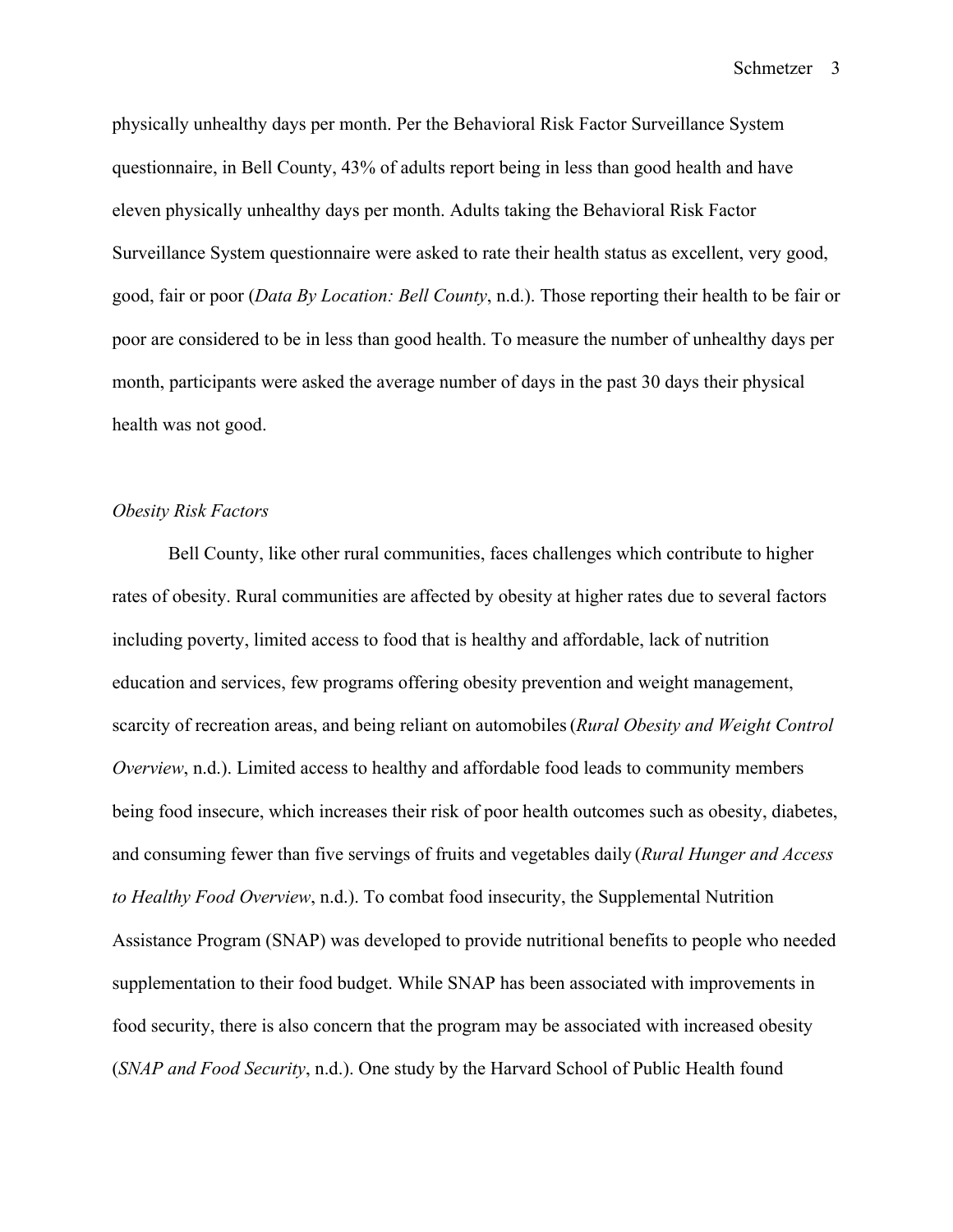obesity rates to be 30% higher among SNAP participants compared to non-participants (SNAP and Obesity: The Facts and Fictions of SNAP Nutrition, n.d.). SNAP benefits are distributed in a single lump sum at the beginning of the month, resulting in recipients overeating after receiving the benefits, then restricting intake later in the month as benefits are depleted (DeBono et al., 2012). This can cause metabolic changes and promote body fat accumulation. SNAP is also criticized for not having a defined food-list or set menu, so the benefits can be used to purchase nutrient-poor foods that can promote obesity over time (Leung et al., 2013). Overall, studies have found women who are long term users of SNAP are more at risk for developing obesity, however more research needs to be conducted to fully understand this relationship. While SNAP helps minimize food insecurity, there is room to improve the food security status of the Bell County population and incorporating SNAP benefits into the proposed farmers markets can serve as a way for participants to use these benefits for fresh fruits and vegetables rather than for nutrientpoor foods. Furthermore, consuming a diet rich in healthy foods such as fruits and vegetables can be an important part of weight-management. Not only do fruits and vegetables provide important nutrients, but they are also linked to a decreased risk of many chronic diseases that are associated with obesity such as heart disease, stroke, high blood pressure, diabetes, and some cancer (Centers for Disease Control and Prevention, 2011).

Coupled with food insecurity, an area's food environment index score quantifies an estimate of limited access to healthy food and food insecurity (Food Environment Index, n.d.-a). This index score is based on the percentage of the population that is low-income and has limited access to a grocery store, and the percentage of the population that has experienced food insecurity in the past year (Food Environment Index, n.d.-b). The Food Environment Index defines food insecurity as not having access to a reliable food source. The index is scored from 0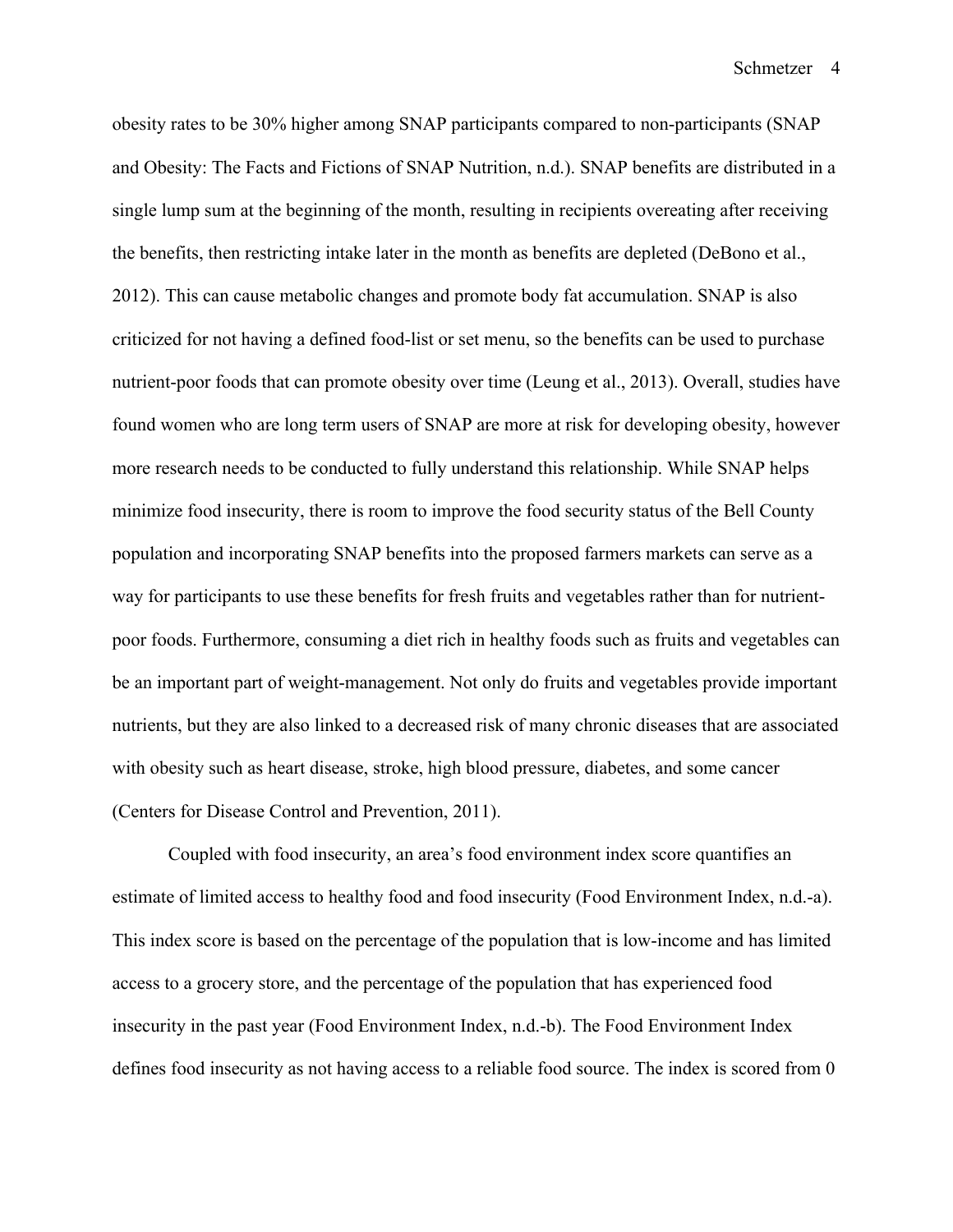(worst) to 10 (best) and serves as a calculable system that can be used to rank different states and counties in the United States based on the area's access to healthy food and food insecurity. A low score on the Food Environment Index is a measure of a community's level of food insecurity, which can also be associated with obesity. Bell County has a low Food Environment Index score of 4.9, with 25% of the population facing food insecurity, and 12% of the population having limited access to healthy foods(Food Environment Index, n.d.-a).

#### *Social Determinants of Health and Health Disparities*

Social determinants of health are environmental conditions where people live, work, learn, and play which affect their health and quality-of-life (Social Determinants of Health, n.d.). The five domains of social determinants of health include economic stability, education access and quality, health care access and quality, neighborhood and built environment, and social and community context. The domain targeted by the implementation of farmers markets in Bell County to increase access to fresh foods is neighborhood and built environment.

Kentucky holds the highest rate of food insecurity in the nation among older adults ages 50-59 years old. The national rate of food insecurity for this age range is 10.6%, while Kentucky's rate is 17.3% (*Hunger Data*, 2021). This age range of adults with the highest rate of food insecurity in Kentucky, 50-59 years old, is also the most populated age range in Bell County, with 15% of their population fitting this category (*Census Profile: Bell County, KY*, n.d.). Therefore, many adults in Bell County will face food insecurity as a large portion of the population falls in this high-risk age for experiencing food insecurity. Along with being food insecure, 30.3% of Bell County residents live in poverty, with \$26, 272 being the median household income and 35.4% of households in Bell County receiving SNAP benefits, more than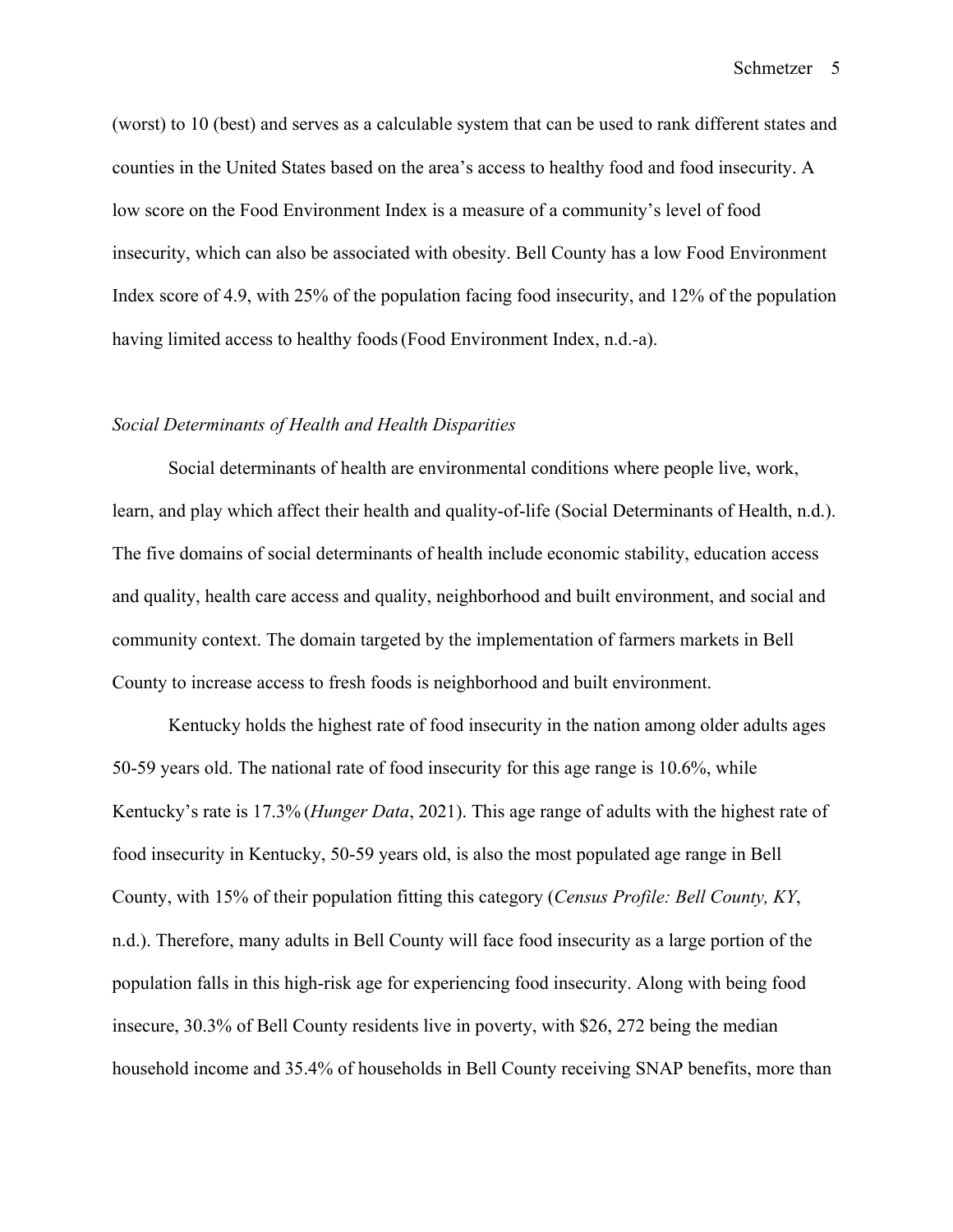double the Kentucky rate of 15.2% (Census Profile: Bell County, KY, n.d.), (Food Stamp Offices - Bell County, KY (SNAP Benefits & Food Programs), n.d.).

Bell County is a good example of how food insecurity can lead to obesity and associated health problems. Bell County sees high rates of chronic health problems associated with food insecurity, such as obesity. Food insecure households are more likely to have diets that do not meet the dietary recommendations for daily servings of fruits and vegetables, further increasing the risk of obesity (Savoie-Roskos et al., 2016). Bell County's food insecurity is a primary component of the low food environment score, which is a risk factor contributing to this community's prevalence of obesity.

#### *Community Resources Related to Obesity Prevention*

A significant challenge in Bell County contributing to the obesity problem is the limited access to healthy foods in the county. Currently, there are just six grocery stores serving roughly 24,000 county residents and one small farmers market in Middlesboro (Go to the Atlas, n.d.; Research Your Community, n.d.). This current farmers' market is not as widespread as the proposed program and is not organized through the health department (Bell County Extension Office, personal communication, February 23, 2022).

### *Supplementation of Existing Health Department and Community Resources*

The county health department offers medical nutrition therapy, where community members can meet one-on-one with a registered dietitian (*Services*, n.d.). The dietitian can provide counseling on a wide range of topics including weight management, eating disorders, diabetes, hypertension, and triglycerides. All these topics could be helpful in obesity prevention;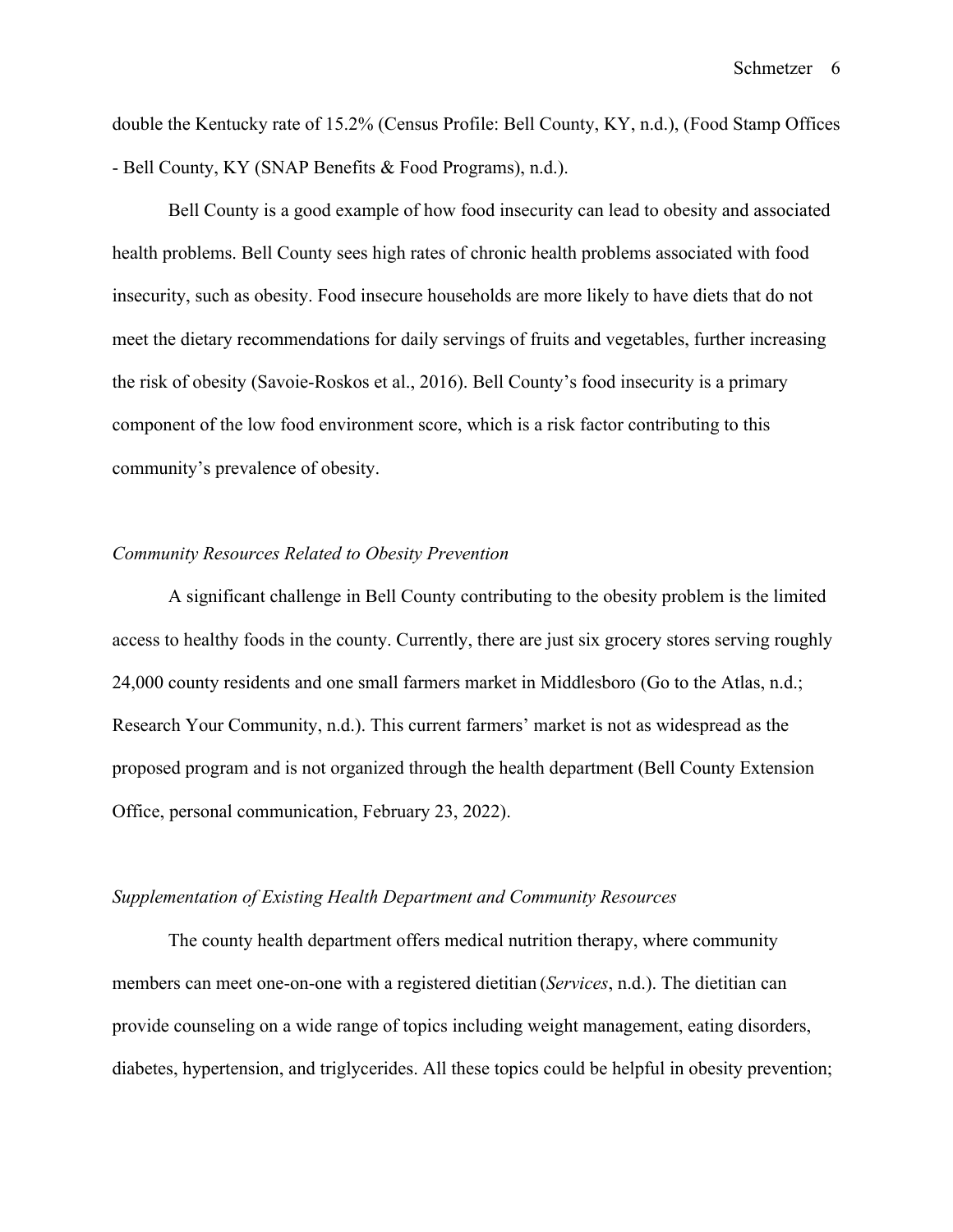however, it is a billable service, and the health department does not accept Medicare and Medicaid. This puts a burden on those community members who are unable to afford private insurance or the services without insurance. Although there is one farmers market present, is not widely used and does not serve the community to the full potential a market could. Research shows that shopping at farmers markets has been associated with improved food security and greater consumption of fruits and vegetables, especially among low-income individuals, such as those community members of Bell County (Savoie-Roskos et al., 2016).

Presently, 35.4% of Bell County households receive SNAP benefits with SNAP offices in Middlesboro and Pineville, KY (*Food Stamp Offices in Bell County, Kentucky*, n.d.). These offices assist customers with determining food stamp eligibility, applying for benefits, calculating SNAP benefits, EBT cards, and finding stores that accept SNAP, EBT cards, and food stamps(*Food Stamp Offices in Bell County, Kentucky*, n.d.). Extending the use of existing SNAP benefits to local farmers markets could significantly increase access to healthy fresh fruits and vegetables for this at-risk population.

### *Program Reach*

Implementing farmers markets through the Bell County Health Department is a desirable first step in attempting to increase access to healthy foods in the county. With the link between obesity and access to food, this food insecure population needs access to affordable fruits and vegetables. The target population of this program is the entire population in Bell County since all residents and families can benefit from the farmers markets. Nearby Letcher County, Kentucky has a similar population to that of Bell County, so the reach of this program is expected to be comparable to the very active Letcher County farmers market, which serves approximately 100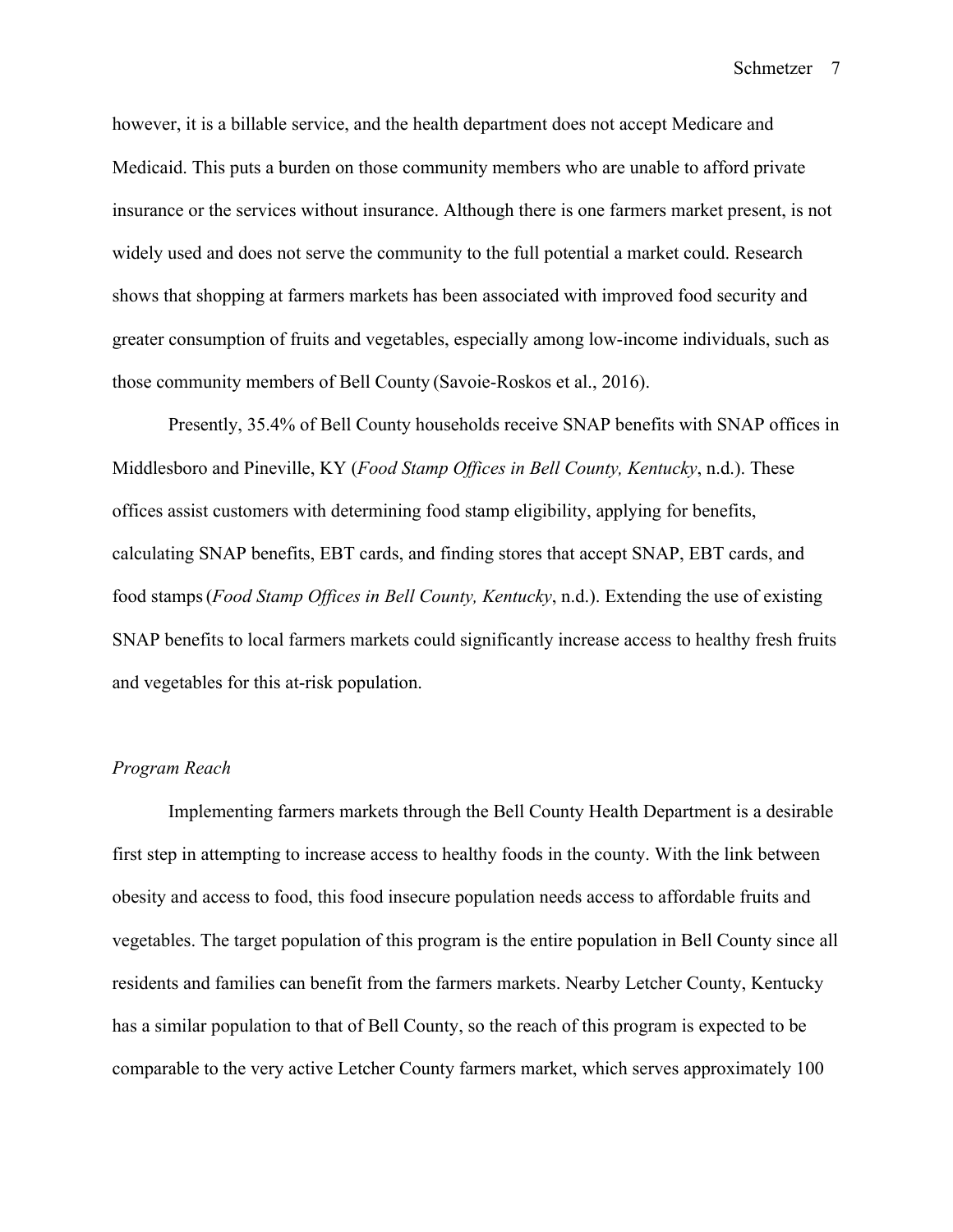community members each week (V. Horn, personal communication, February 23, 2022). With three active farmers market locations in Bell County, it is expected every location will serve approximately 100 people each week, totally approximately 300 people total each week. Since SNAP will be accepted, an expected 100 community members total will use SNAP each week at the Bell County farmers markets, or about 1/3 of the total population that is served. Furthermore, the use of Women, Infants, and Children (WIC) and the Senior Farmers Market Nutrition Program (SFMNP) benefits at the proposed farmers markets will help further build the customer base at the markets since more of the population can utilize benefits. Implementation of these benefits has also been seen as successful in the comparable market in Letcher County, Kentucky (V. Horn, personal communication, February 23, 2022).

#### **Program Approach**

### *Background and Evidence for Farmers Markets*

The Bell County Health Department is proposing implementation of farmers markets to address the lack of access to affordable and healthy food for community members. According to County Health Rankings and Roadmaps, there is some evidence for farmers markets increasing access to healthy foods in places with limited healthy food access, especially limited access to fresh fruits and vegetables (*Farmers Markets*, n.d.). Implementing methods to increase access of fruit and vegetables supports the Healthy People 2030 goals of increasing fruit and vegetable consumption by people over 2 years old and increasing vegetable consumption by people over 2 years old (*Nutrition*, n.d.). A lack of access to fruits and vegetables is a risk factor for not consuming an adequate number of servings, and inadequate fruit and vegetable consumption is a risk factor for obesity. Therefore, increasing access to fruits and vegetables is essential to a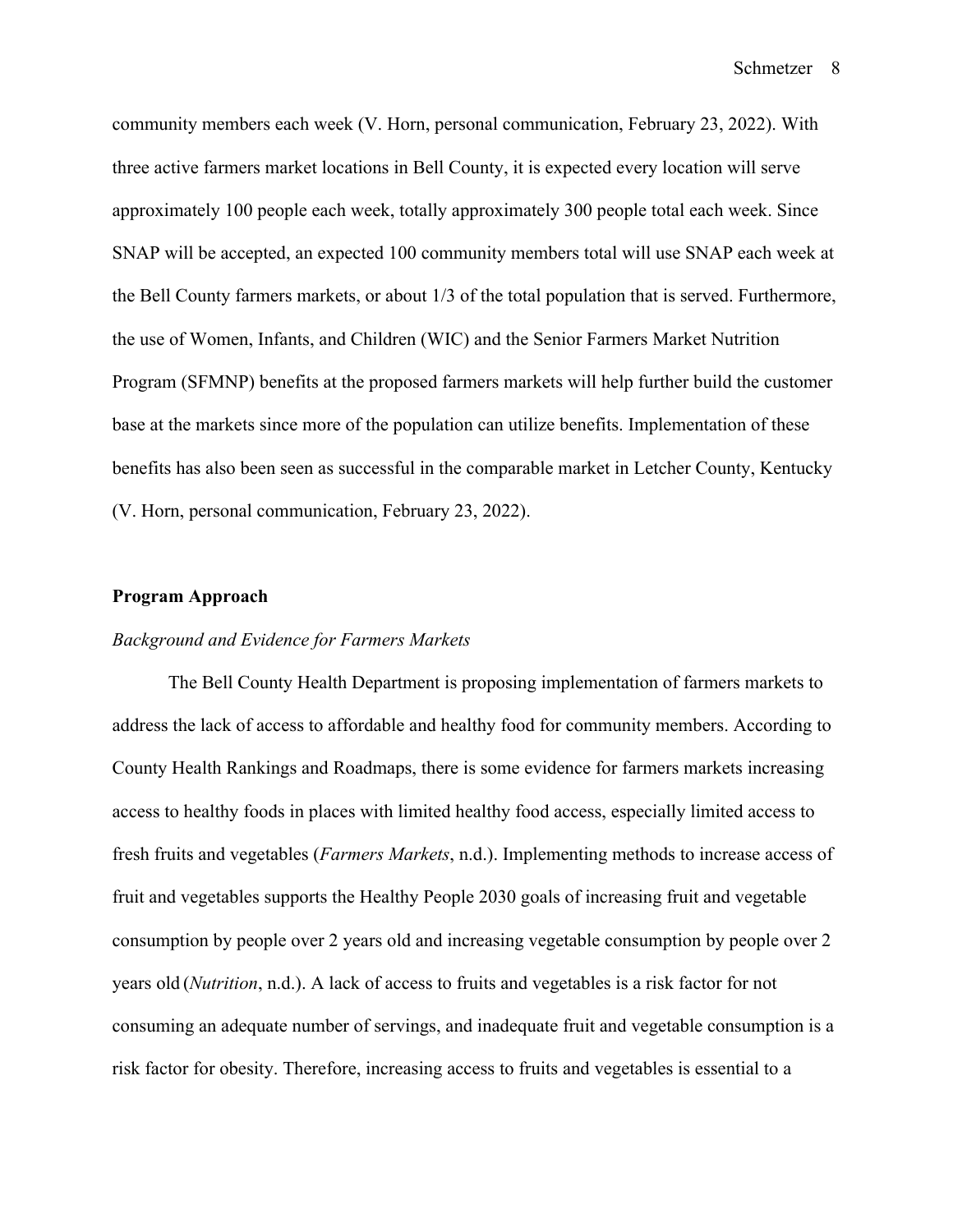person's health status, so they can consume adequate servings of fruits and vegetables (Evans et al., 2012).

A study by Evans, et al. discovered that after the implementation of a farm stand in a low-income community in East Austin, Texas, consumption of fruits and vegetables was increased, particularly in consumption of fruit juice, tomatoes, green salad, and other vegetables (Evans et al., 2012). This study also found increases in the percent of participants who reported purchasing fruits and vegetables at the local farmers market and in those who perceived fruit and vegetable intake to be important (Evans et al., 2012).

The ability to use SNAP benefits at the farmers markets will help increase market use by area residents. In markets around the country, SNAP redemption doubled between 2008 and 2009. With SNAP benefits being an already present resource relied on by Bell County households for food, the newly formed farmers markets should accept SNAP benefits to increase market usage among residents in the community (Evans et al., 2012). At farmers markets between fiscal year 2008 and 2009, the total value of SNAP redemptions doubled from over \$2 million to \$4 million, despite only 900 of the nationwide 5,200 farmers markets participating in accepting SNAP benefits (Wasserman et al., 2010a). This shows SNAP participants use their benefits at farmers markets, and there is room to implement this type of program in more markets.

Along with accepting SNAP benefits, incorporating farmers market incentive programs is a strategy that has been used to improve food security status in communities and increase fruit and vegetable intake among low-income individuals (Savoie-Roskos et al., 2016). GrowNYC is an environmental organization in New York City that has several programs committed to helping community members have a clean and healthy environment. Their Greenmarket farmers markets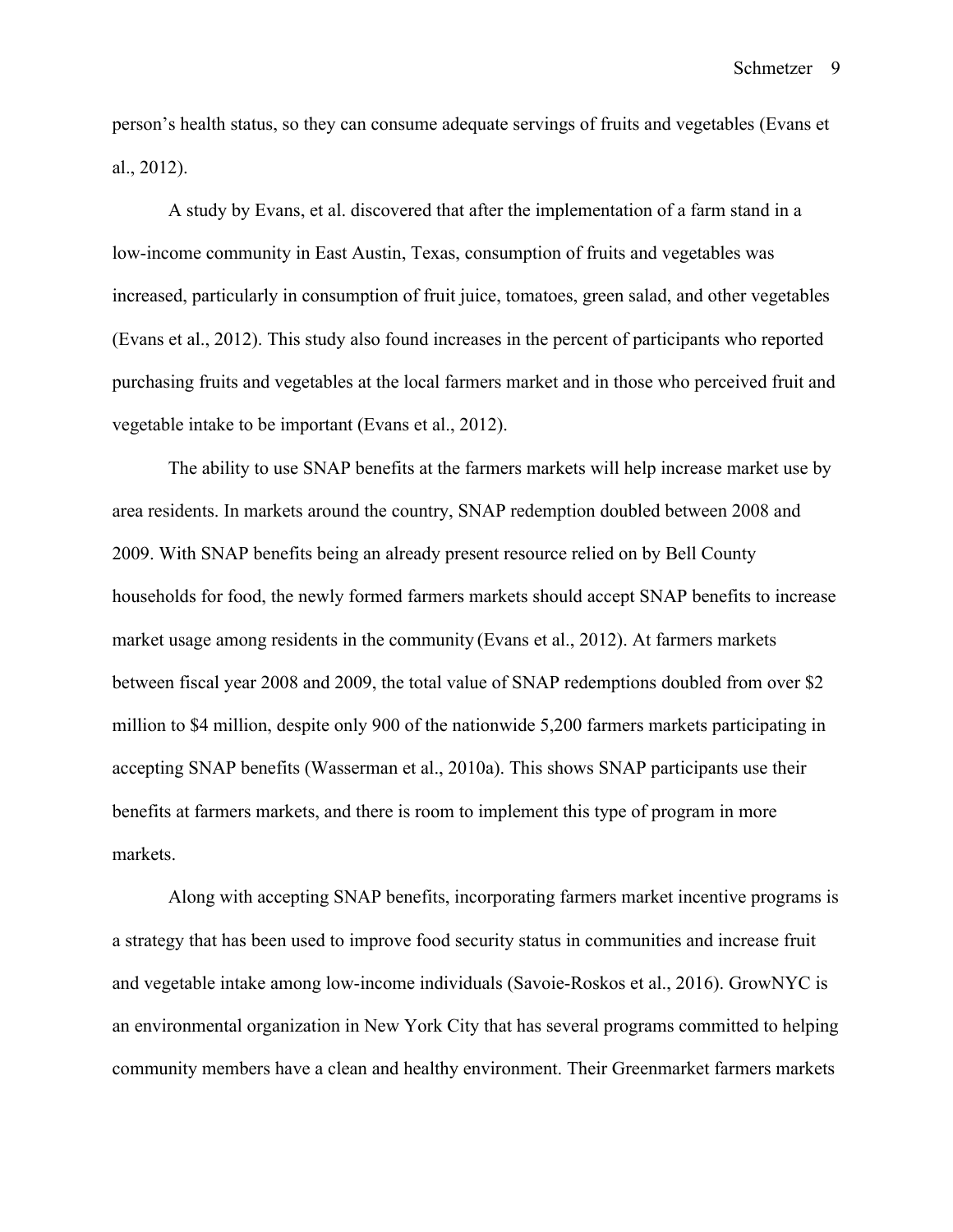accept SNAP/EBT along with a Health Bucks incentive program (*Nutrition Benefit Programs Accepted at GrowNYC Food Retail Sites*, n.d.). SNAP participants can receive a bonus \$2 in health bucks for every \$2 in SNAP spent, up to \$10. The Health Bucks can be used to buy additional fruits and vegetables at the farmers markets, helping participants purchase more produce. In 2019, GrowNYC saw \$994,493 in SNAP/EBT sales plus distributed \$390,952 in Health Bucks (*GrowNYC*, n.d.). Similarly, an example of farmers markets using incentive programs is the Kentucky Double Dollars program. This program allows farmers markets to provide incentives for SNAP users to double up their SNAP benefits, up to \$12 per customer per day when spent on fruits and vegetables (*2015 Farmers Markets Support Program Final Report*, 2016). This program has already helped contribute to a 32% sales growth among 9 markets in Kentucky. After surveying market customers, 64% said the Double Dollars incentives were extremely or very important for shopping at the farmers market, 68% said they eat a lot more fruits and vegetables and 71% felt more educated about nutrition and healthy eating (*2015 Farmers Markets Support Program Final Report,* 2016). Incorporating incentives into farmers markets can help increase the purchasing power of low-income households and, because the incentives must be used on fresh produce, the diet quality of these individuals has the potential to improve.

### *Implementation Overview –Planning, Piloting, and Readiness Period*

The Bell County Health Department is proposing to implement farmers markets at three locations: the Middlesboro SNAP office, the Pikeville SNAP office, and the Bell Co. Volunteer Fire Department. The SNAP offices are in two of the larger towns in Bell County, while the Bell Co. Voluntary Fire Department is off the main highway, serving as a location for community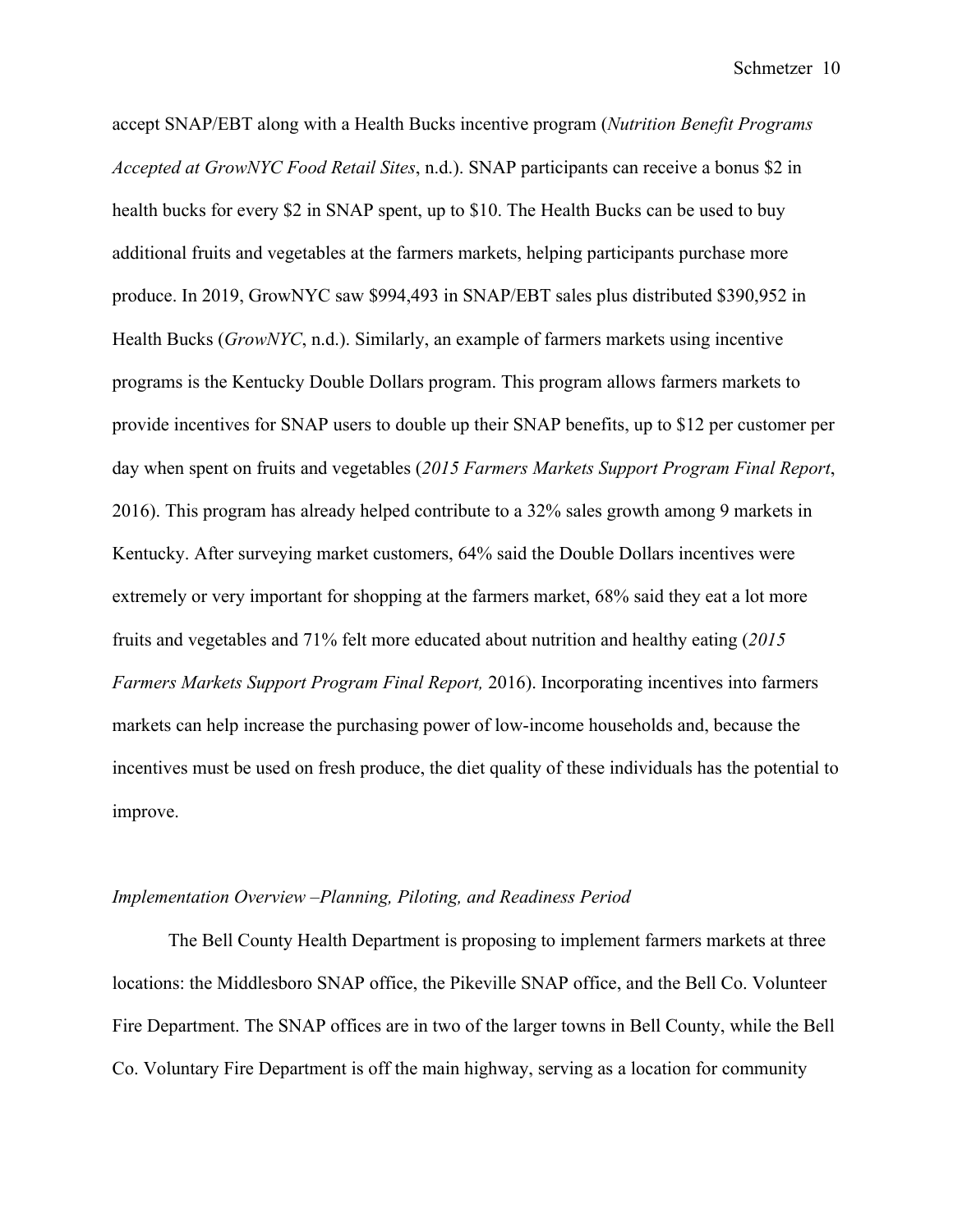members who do not live as close to the towns. Placing two of the markets at the SNAP offices will allow for ease of setting up the EBT technology, with SNAP staffers close by for help if



needed. Also, with a great number of community members participating in SNAP, having an event at the offices will ensure they know where the offices are located if they ever need assistance. Local farmers will be recruited to participate in the farmers market with help from the Bell County Extension Office. This will be advertised through local newspapers, news stations, flyers displayed in public buildings, local groups focused on farming or gardening, and connections the extension office has.

Since there are three market locations, farmers will sign up to participate in the market of their choosing. Allowing farmers to choose where they would like to sell their produce will increase the likelihood they will participate since they can choose a location that is more convenient to them, rather than being assigned to an area they do not wish to go.

To ensure the best quality of fresh produce is supplied to the markets, the farmers markets will be open seasonally. To initially launce the first season of the farmers markets, they will take place the first and second Saturday of each month from May through October, from 10am-3pm. Since SNAP is distributed at the beginning of the month, having the market available during times of maximum resource availability will increase market usage. After the initial season, the market schedules will be adjusted for the proceeding seasons based on customer and farmer interest. Additionally, with different market locations, times of operation can be adjusted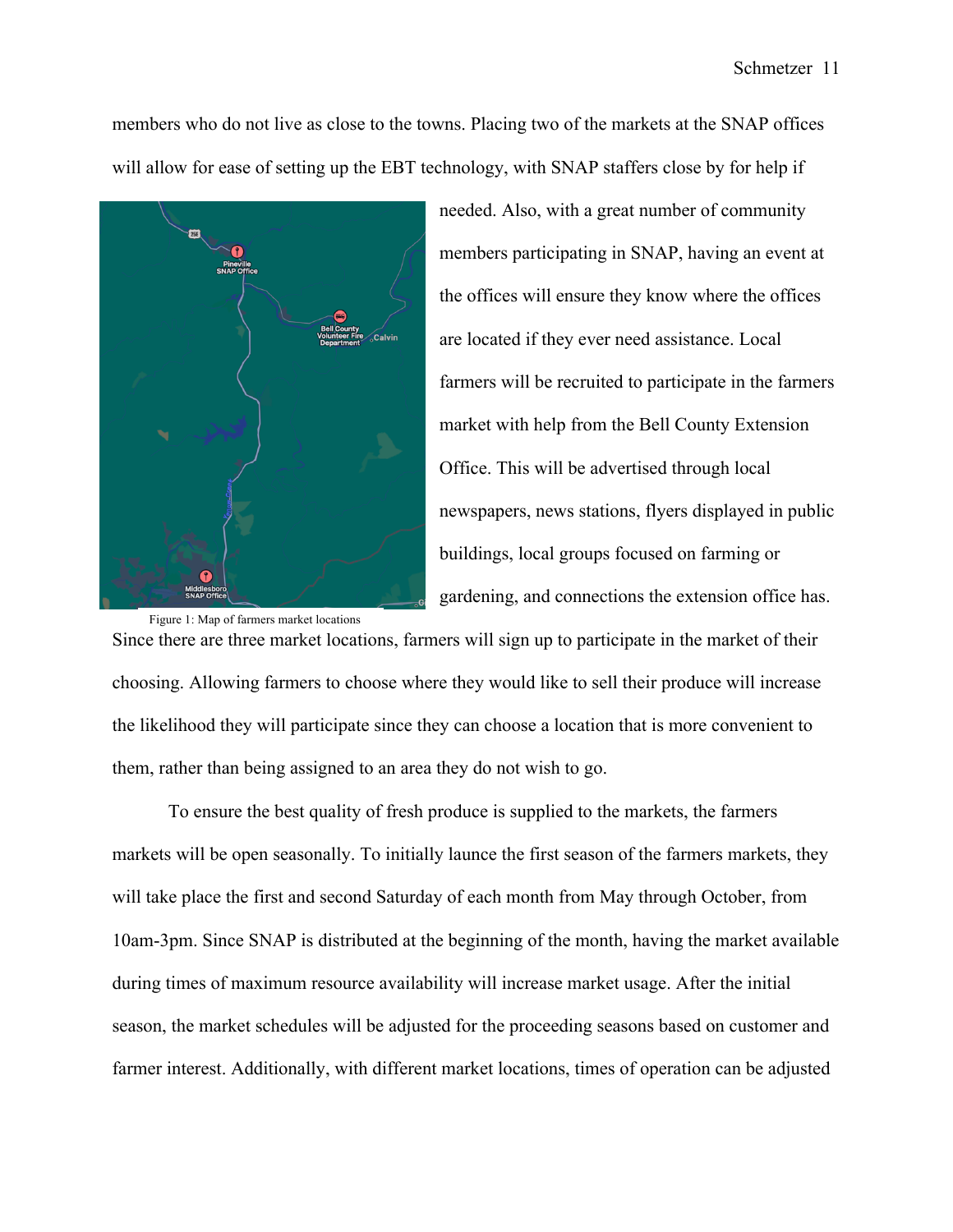based on the areas' customers. Operation time of the markets can also occur at varying times to accommodate different schedules and allow community members to pick the time that works best for their availability. This will be determined based on the community's needs and feedback during the initial market season.

To publicize the event, a few different methods will be employed. First, people signed up to receive emails from the Bell County Health Department will receive an email with information about the event two weeks before the first farmers market, along with a reminder email every Thursday before the market takes place. People already on the email list from the health department have been involved before in some capacity, so they may be interested in participating in another health department event such as farmers markets. The markets will also be promoted through a Facebook page created for the event. This page will provide updates on when the markets are happening, show pictures of the produce being sold, and allow participants to connect and interact. Posts created in the Facebook page can be shared by other people, increasing the reach of this publicizing method. Finally, individuals can be encouraged to participate through local news advertisements on the local television and radio stations, and flyers placed in newspapers, and public buildings such as churches, libraries, schools, and the county extension office. To celebrate the grand opening of the markets, local newspapers and news stations will be invited to cover the event.

#### *Market Retention*

To encourage retention among farmers markets users, a "product of the week" will be advertised each week. This will be a featured product from one of the farmers. This is expected to improve retention from both the farmers and the participants since farmers will feel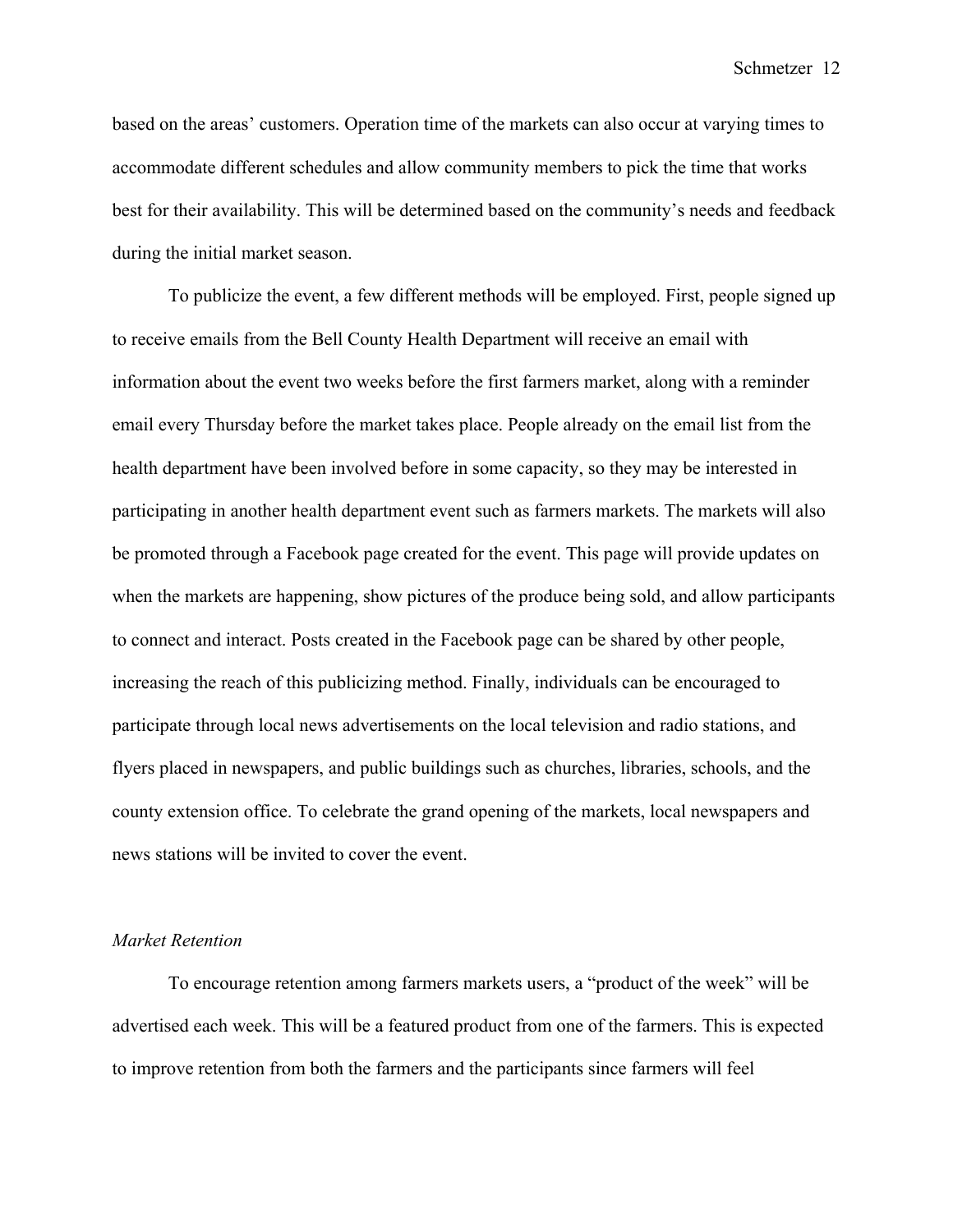appreciated being featured, while participants will want to try the special, featured item. This will allow farmers to promote a product they are particularly proud of or want to give extra notice to promote it to the public. The product of the week will be advertised on the market Facebook page and will be displayed at the markets.

#### *SNAP Benefits and Kentucky Double Dollar Implementation*

Use of SNAP benefits will be implemented at each market location in Bell County. SNAP Benefits are accessed through an Electronic Benefit Transfer (EBT) card, which is processed using electronic funds transfer technology (Wasserman et al., 2010a). Using EBT technology allows farmers markets to not only accept EBT, but also debit and credit cards, further increasing revenue. To accept SNAP benefits using EBT cards, the farmers market will obtain a SNAP license and implement a scrip project which allows multiple vendors at the market to accept the SNAP benefits (Wasserman et al., 2010a). FNS is the USDA agency that approves retailers to participate in SNAP and should be contacted prior to implementation.

To submit the FNS application, several steps must be completed. First, the FNS SNAP application will be filled out with the necessary documents (Wasserman et al., 2010b). The type of scrip system to be used will also have to be decided, which for this program will be tokens. The signed application will be submitted for approval, and, upon approval, the state EBT contractor will be contacted, and point-of-sale equipment needs will be determined.

Once the market obtains the necessary license, tokens can be used to execute transactions through one point-of-sale (POS) terminal. Customers swipe their EBT cards at the central POS terminal and enter their PIN number, then the market staff member will enter the number of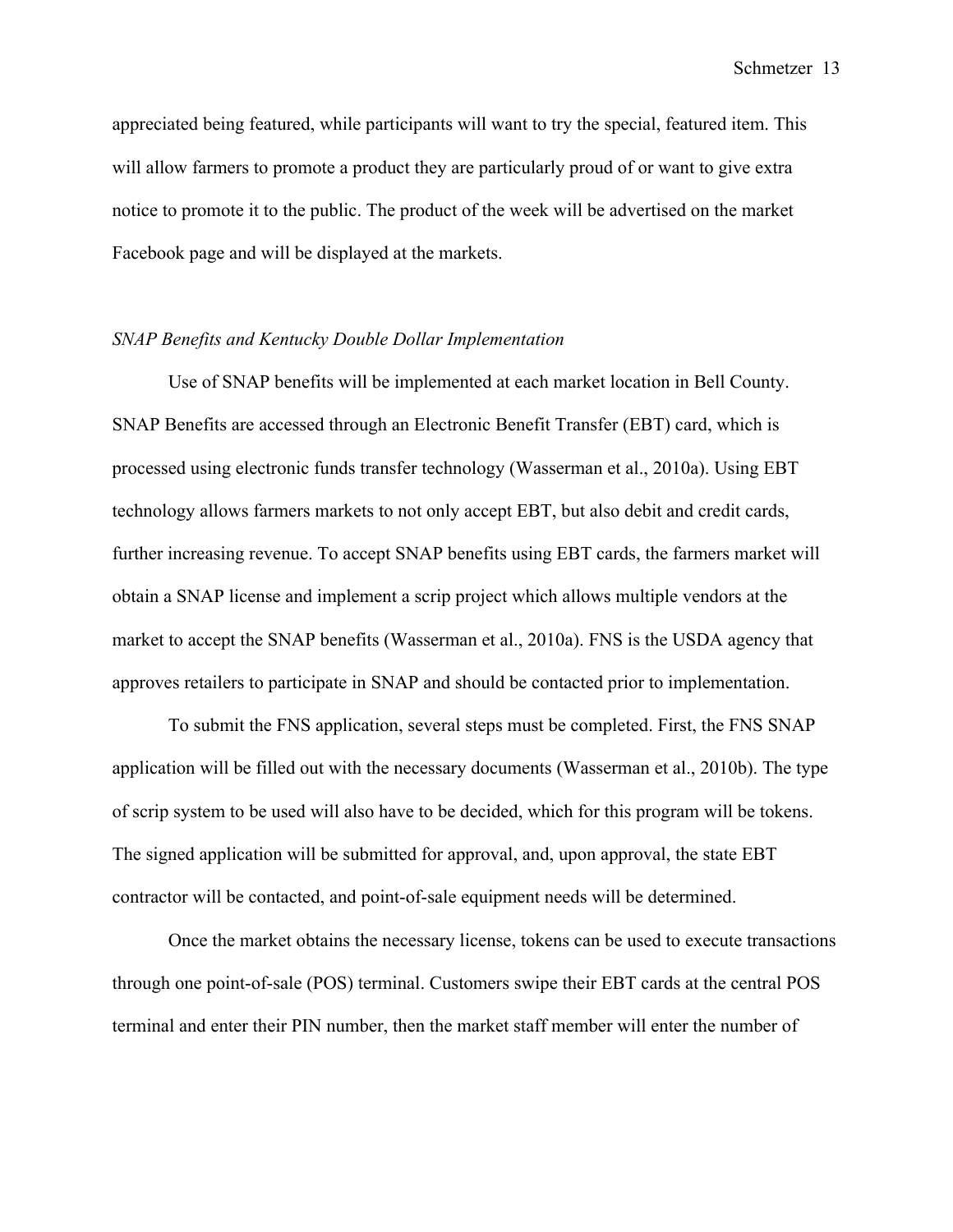tokens requested. Once this is approved, the customer receives the tokens and uses them at vendors' stands to purchase fruits and vegetables.

Along with accepting SNAP benefits, implementing bonus incentives at the markets can help expand the SNAP customer base (Wasserman et al., 2010a). Offering a SNAP incentive involves giving SNAP customers extra farmers market tokens when they use their EBT cards at the market. The Bell County farmers markets propose using the Kentucky Double Dollars program, implemented through the Community Farm Alliance organization. To use this incentive, farmers market workers will swipe a participant's EBT card and give him or her the EBT tokens to spend, along with the Kentucky Double Dollars matching tokens ("Kentucky Double Dollars," n.d.). This gives the participant up to \$12 in fruit and vegetable tokens, which encourages use of SNAP benefits to buy fresh produce, while supporting the farmers markets.

A benefit that will considered in addition to the SNAP tokens and Kentucky Double Dollars program is the implementation of Women, Infants, and Children (WIC) and Senior Farmers Market Nutrition Program (FMNP) benefits. The FMNP will provide eligible farmers market shoppers with vouchers for fresh fruits and vegetables (*KY Farmers Market Toolkit: Stage 3*, n.d.). Incorporating these benefits to the proposed farmers market will help to further build the customer base.

#### *Sustainability*

After the three years of Federal funding for this project ends, the farmers markets will continue through the support of the Bell County Health Department and the designated Market Manager hired through the Health Department. The Market Manager will continue to oversee day-to-day operations of the markets' needs. This Market Manager will be a Health Department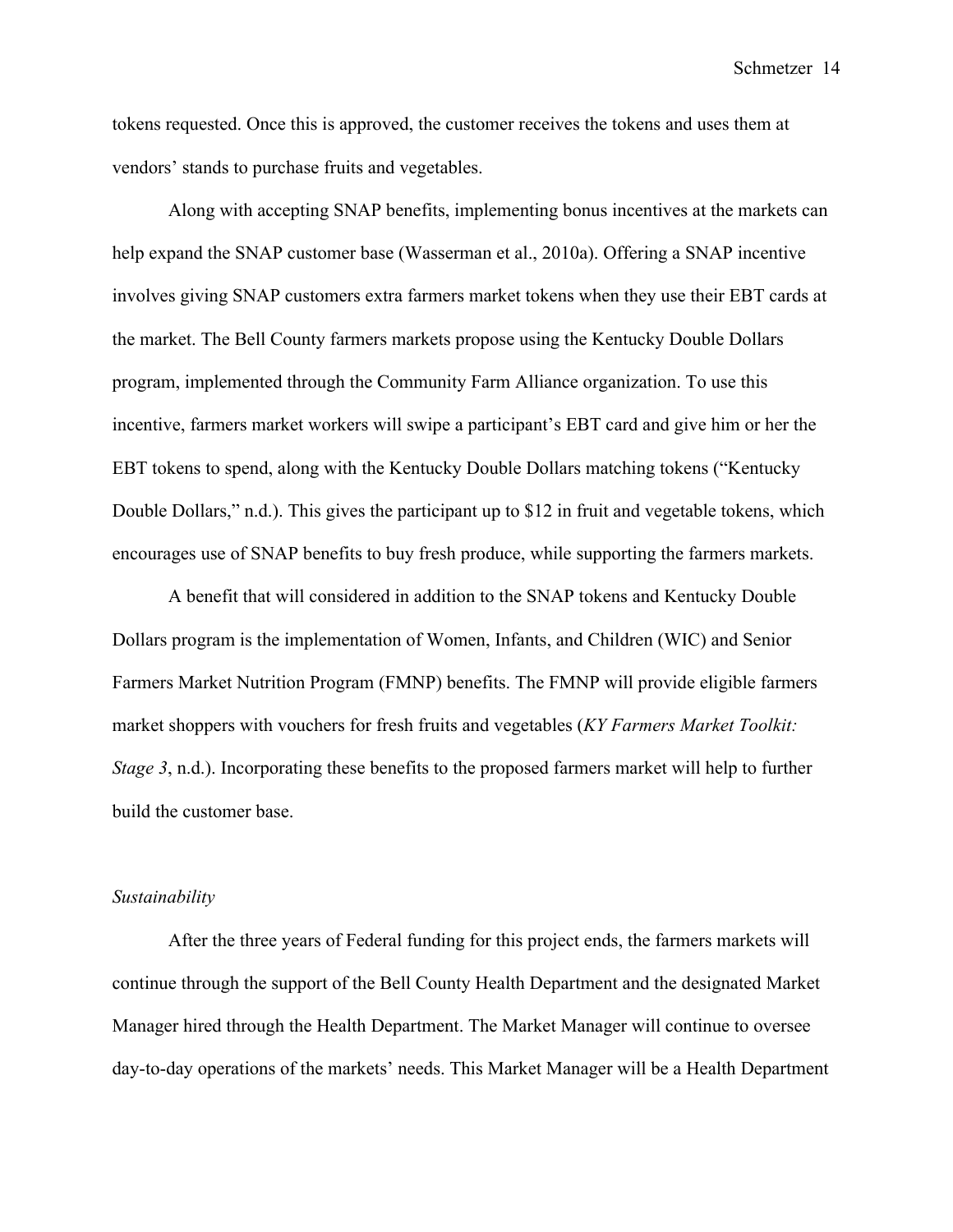employee, in a full-time employee role. This employee will be previously trained to be a Market Manager in accordance with the guidelines and information provided by the Community Farm Alliance (*KY Farmers Market Toolkit: Stage 3*, n.d.). A main priority of the Market Manager will be working with the County Extension Office to ensure farmers are available to participate, as this will be a challenge to sustainability if farmers do not participate. Also, the Market Manager will maintain communication with the SNAP offices and Double Dollars Program to ensure future token and incentive usage runs smoothly.

To increase sustainability, a standard operating procedure checklist will be created and utilized during market development and implementation. A standard operating procedure checklist provides clear instructions that should be followed for successful implementation of the market and serves as a guideline for future workers and vendors to participate in the markets. Modifying this checklist will lead to improved markets each year based on feedback received. This can contribute to sustainability since improvements will be made, leading to customer and vendor approval. Guidelines to follow will help new employees learn about what tasks need to be completed as well.

#### *Community Advisory Group*

The Community Advisory Group will be established to oversee program development, implementation, and monitoring throughout the process. This group will work together, specializing in their individual roles and responsibilities to ensure successful implementation of the project. Specific roles of each member are detailed in Table 2.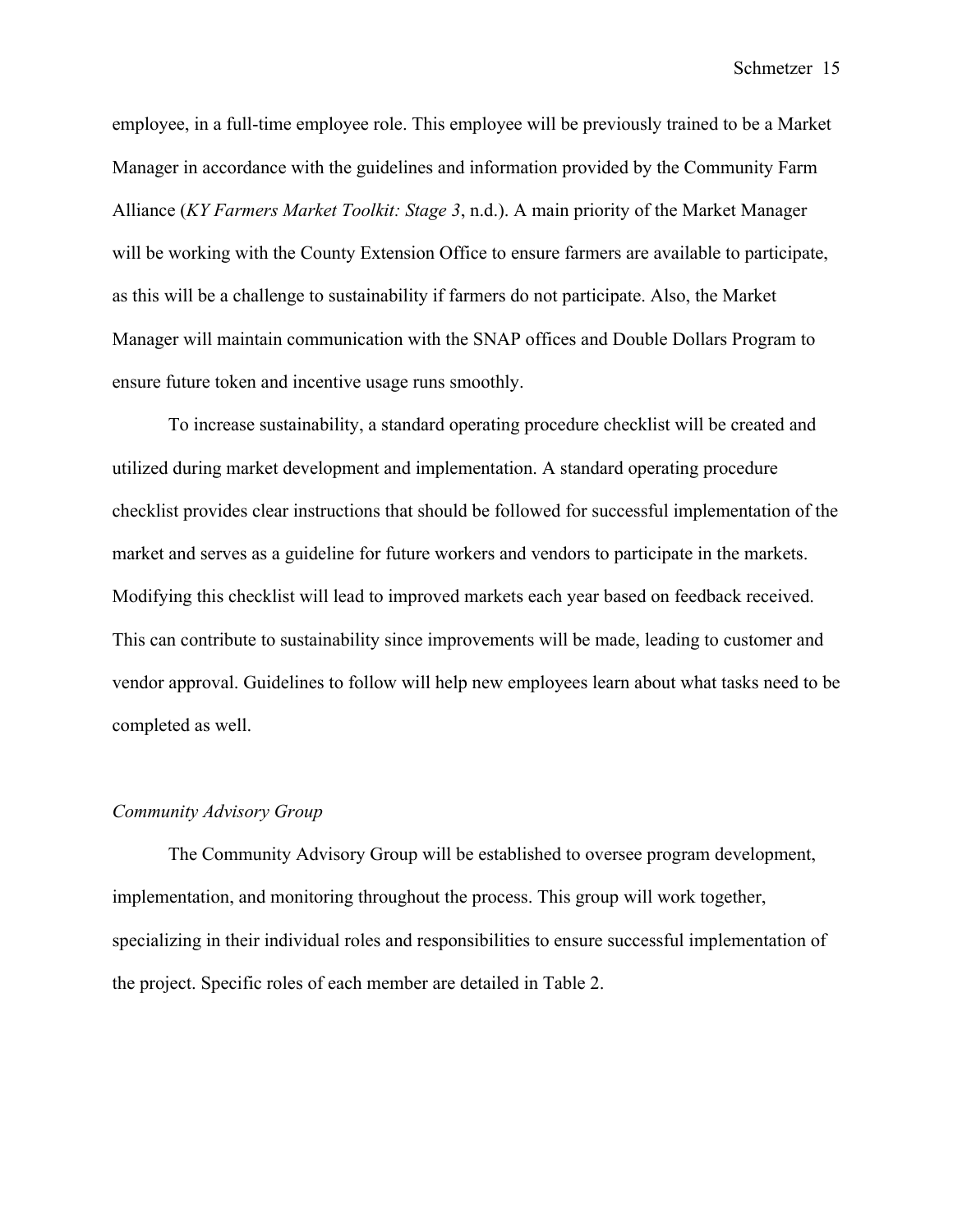| <b>Organization/Role</b>       | <b>Responsibilities</b>                                               |
|--------------------------------|-----------------------------------------------------------------------|
| Market Manager                 | Employed by the Health Department and oversees all day-to-day         |
|                                | operations of the markets such as farmer recruitment, market          |
|                                | promotion, growing customer base, SNAP benefit assistance, and        |
|                                | securing community partners. The Market Manager will also be the      |
|                                | point-of-contact for each market location representative.             |
| <b>Health Department</b>       | Will supervise project and collaborate with partnerships for planning |
| Representative                 | and implementation of the market. Will adopt changes based on         |
|                                | feed-back from other community advisors.                              |
| <b>Extension Office</b>        | Assist in advertising events and lead recruitment of farmers.         |
| Representative                 |                                                                       |
| <b>SNAP Office</b>             | Will provide information and assistance in setting up EBT usage and   |
| Representative                 | troubleshoot any complications related to SNAP or FMNP benefits.      |
| <b>Community Farm Alliance</b> | Oversee and fund Double Dollar Inventive program. Provide             |
| Representative                 | information on Market Manager training.                               |
| Farmer's Market                | Oversee market located at the Pineville SNAP Office. This will be a   |
| Representative – Pineville     | community member who can offer feedback on how program is             |
| <b>SNAP Office Location</b>    | going. Will directly report to Market Manager. Responsible for        |
|                                | distributing Double Dollar tokens during the markets.                 |
| Farmer's Market                | Oversee market located at Bell Co. Volunteer Fire Department; This    |
| Representative – Bell Co.      | will be a community member who can offer feedback on how              |
|                                | program is going. Will directly report to Market Manager.             |

# **Table 2: Community Advisory Group**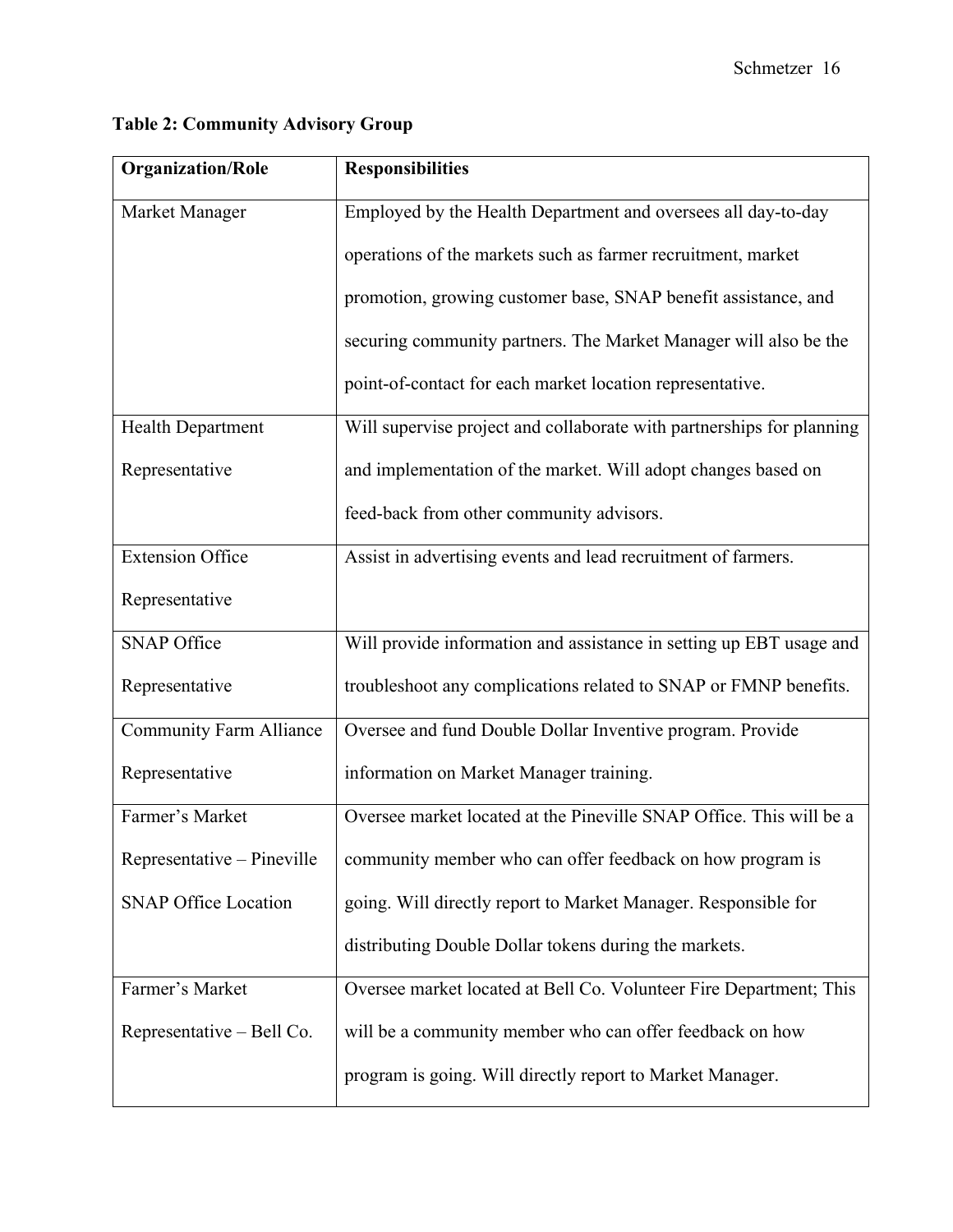| <b>Volunteer Fire Department</b> | Responsible for distributing Double Dollar tokens during the      |
|----------------------------------|-------------------------------------------------------------------|
| Location                         | markets.                                                          |
| Farmer's Market                  | Oversee market located at Middlesboro SNAP Office. This will be a |
| $Representative -$               | community member who can offer feedback on how program is         |
| Middlesboro SNAP Office          | going. Will directly report to Market Manager. Responsible for    |
| Location                         | distributing Double Dollar tokens during the markets.             |

### *Program Inclusivity*

The farmers market program will be inclusive and non-stigmatizing toward all individuals. There will be no policies that lead toward exclusion or discrimination of any members of the community it is serving. There will not be discrimination against community members who are SNAP participants because customers will be allowed to use SNAP benefits through the token system at the markets. This allows for inclusion of people of all socioeconomic and food security status without the stigma of using a SNAP EBT card. Workers at the farmers markets will receive training on how to distribute tokens efficiently so SNAP users do not feel they are causing trouble by requesting and using them. The community advisory group includes members from different areas of work and varying socioeconomic status to ensure the group is diverse and representative of the population being served

# *Project Challenges*

Like every project, there are challenges associated with this program. The biggest challenge is obtaining a consistent supply of produce and participating farmers. To combat this, the program will collaboratively work with the Bell County Cooperative Extension Service and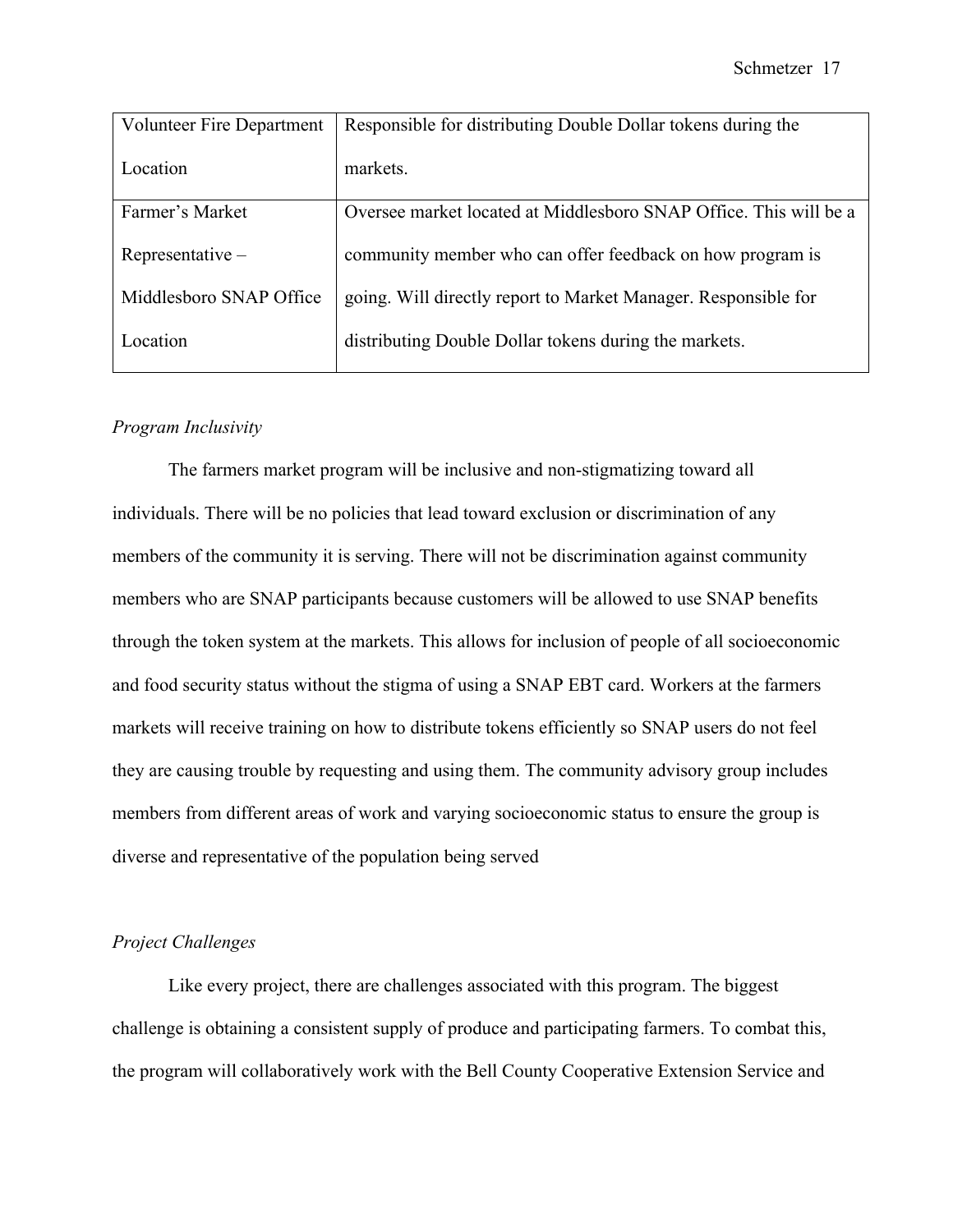the Community Farm Alliance. These programs will assist the Bell County Health Department with recruiting farmers and sustaining a supply of produce. The Bell County Cooperative Extension Service office will combat the challenge of farmer recruitment by utilizing their networking resources. The Extension Office is connected in the community and will be able to recruit farmers to participate. The Community Farm Alliance is also a resource the Market Manager can use to learn information about implementing farmers markets. They provide many tips and guidelines in the Market Toolkit that the Market Manager will be trained to use and can reference for future challenges that will arise (*KY Farmers Market Toolkit: Stage 3*, n.d.).

#### **Performance Measures & Evaluation**

#### *Formative Evaluation*

As the program develops, documentation of steps taken throughout the process and notes on feasibility and acceptability will be conducted by the Market Manager and Location Representatives. The Community Advisory Group will meet monthly to provide updates on the various implementation tasks that are being accomplished and feedback on the feasibility of the program based on the guidelines provided by the standard operating procedure checklist. The meetings will move to bi-weekly meetings in the two months leading up to the start of the market season. To assess acceptability, a pilot farmers market will take place at the Pikeville SNAP office market location. This pilot market will be implemented and evaluated for any challenges or modifications that need to be addressed before the program implementation. During the pilot market, the Market Manager and Market Location Representatives will work together to specifically assess the market before the event, during the event, and cleaning up after the event. This will cover any aspects that need to be modified before full implementation at all markets.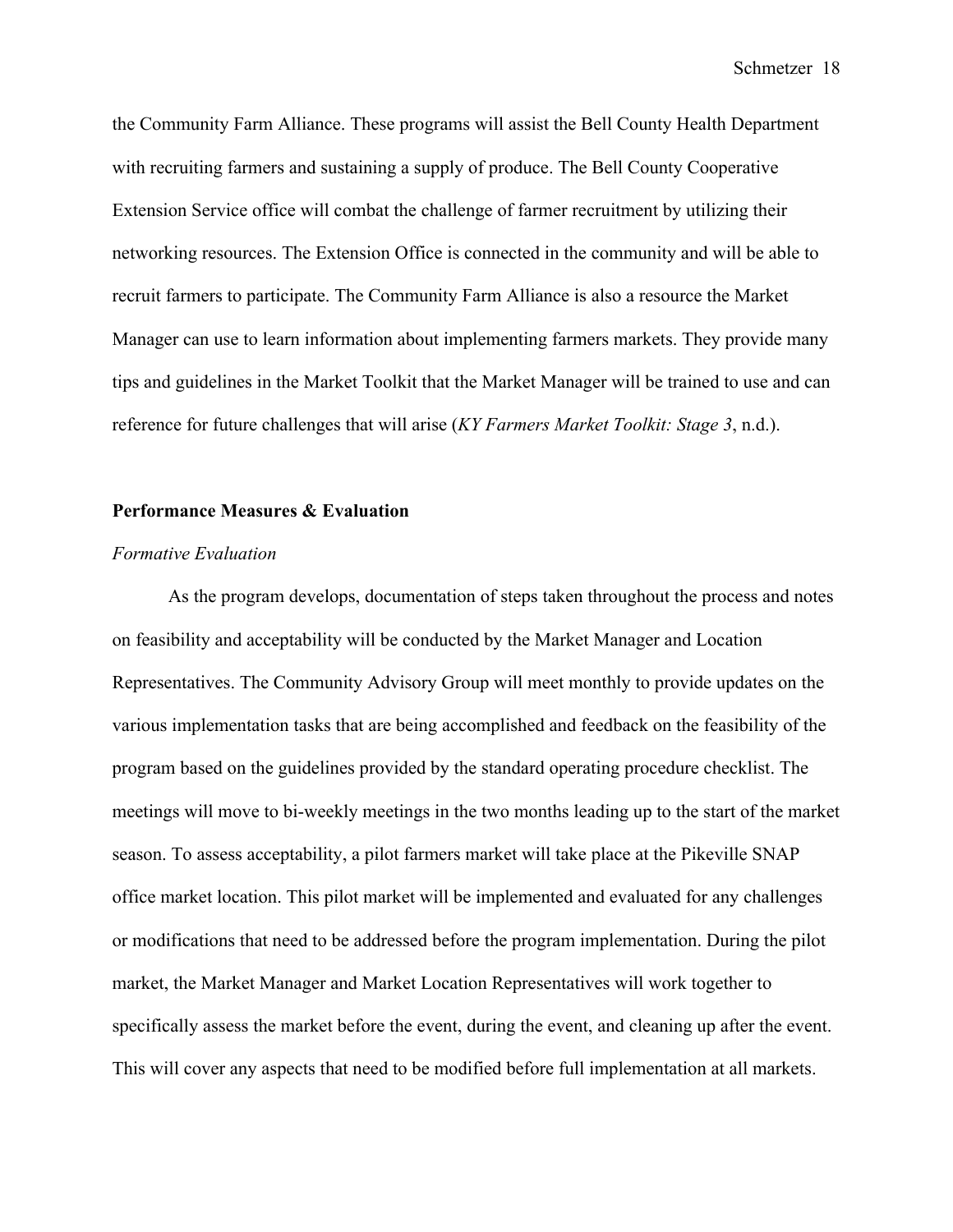After this pilot, the Community Advisory Group will meet to review and make the necessary changes before the full launch of the program.

During the monthly Community Advisory Group meetings, the group will discuss various details on the logistics of market implementation. The Health Department, along with the Extension Office will lead the advertisement of the markets to the community to promote the event, with the Market Manager being responsible for advertisements on the Facebook page. Once the actual events have begun, input from each Farmers Market Representative will determine the physical location of the market stands within the SNAP offices and Volunteer Fire Department. Signage will be placed at the entrance of the markets and in surrounding blocks to guide people to the location. Each Location Representative will work at a table near the register to distribute the Kentucky Double Dollar tokens for eligible SNAP users. There will be small signage at this location to promote the use of the incentive without drawing major attention to it to protect people who are not wishing to draw attention to their EBT cards. Each market will have the same core features, but each Location Representative will assess how specific aspects, such as location and signage, will work best at their location.

## *Program Fidelity*

For program fidelity, standard operating procedure checklists will be utilized throughout the development and implementation of the programs. Monthly meetings among the Community Advisory Group will be used during the development of the program to ensure all three locations are being developed according to the checklist. During the implementation, bi-weekly meetings among the Community Advisory Group will take place to discuss feedback from the Market Manager and Location Representative about how the process is going. Leading up to the start of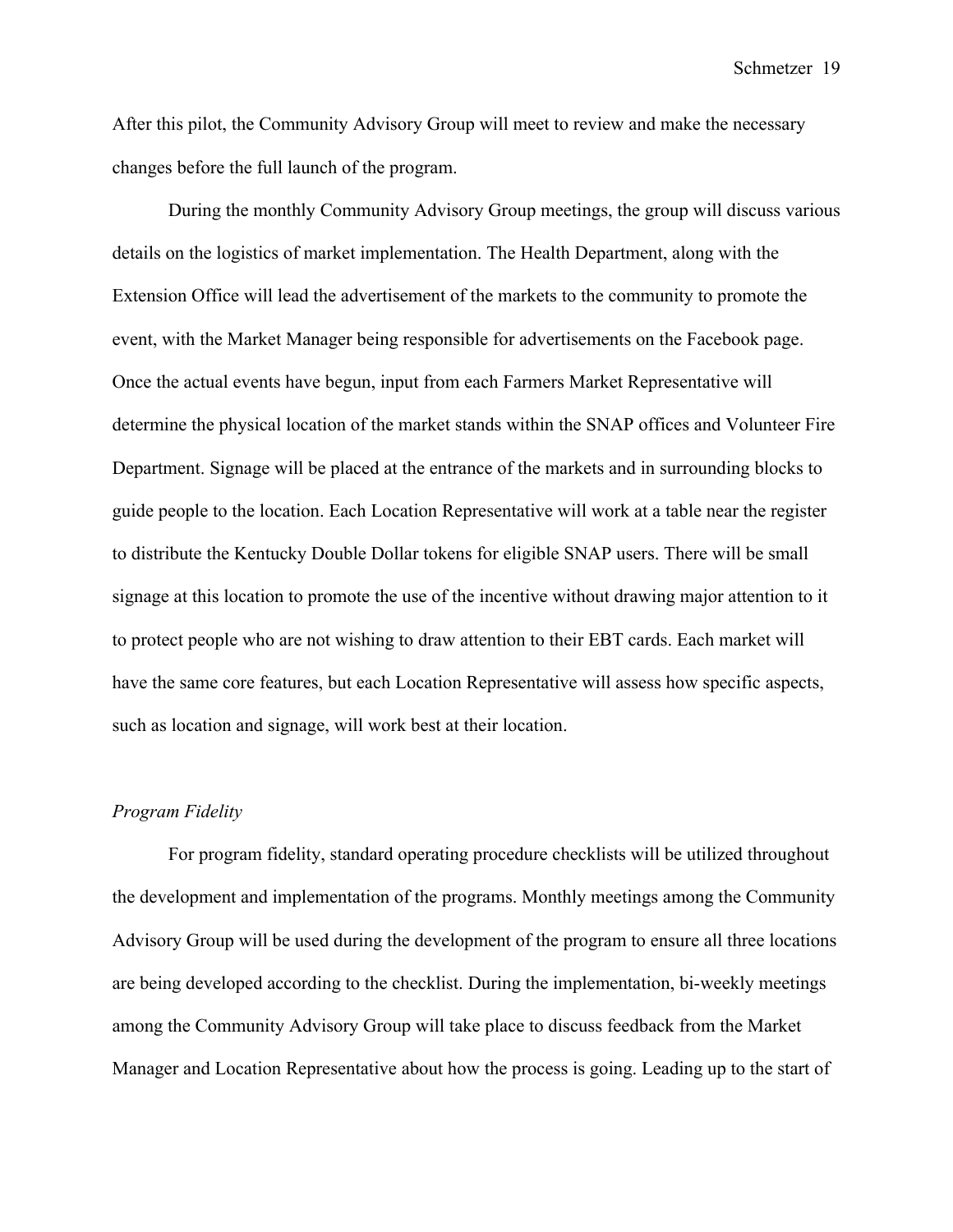the market season, items to check for fidelity include the Market Manager creating the Facebook group and creating posts regularly, the Health Department and Extension Office promoting the event as directed, markets applying for SNAP eligibility and the POS machines, approval of the Double Dollars program, and community partners completing their assigned tasks as promised. Also, to ensure fidelity, the Market Manager will spend time leading up to the first farmers market season learning about the role of a Market Manager through the Community Farm Alliance resources. During the weekly farmers market events, each Location Representative will check for fidelity through a standard operating procedure checklist. This will include details on proper set up of the farmers stands, the register machine, signage, workers' responsibilities, and clean up after the weekly event. After the first farmers market season, the standard operating procedure checklist will be adjusted based on changing needs and deliberation of operations that were most effective. Modifications to the standard operating procedure checklists will be considered based on feedback from workers, market participants, and the farmers and vendors.

#### *Process Evaluation*

Process evaluation will take place through feedback from market participants, vendors, and farmers and will be discussed during Community Advisory Group meetings. During the markets, those involved with running the market such as the Market Manager and Location Representative will gather verbalized feedback from customers, vendors, and farmers by asking about their experiences at the market. The Bell County Extension staff member working with the Community Advisory Group will provide the main source of feedback from the farmers. Additional feedback can be obtained through a survey box located at the register. This will ask customers about their favorite part of the market and for any areas of improvements. Additional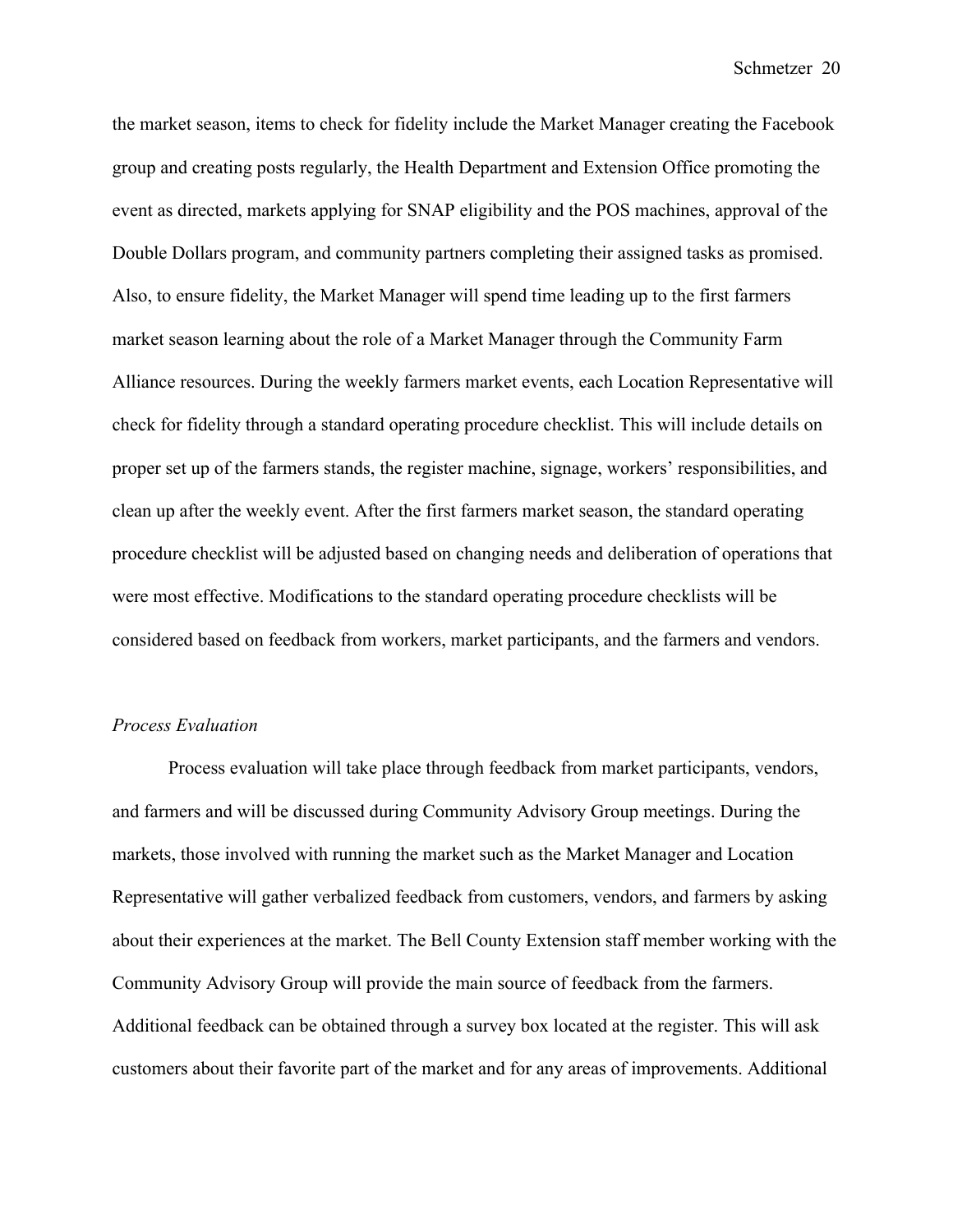sets of the process evaluation will include confirming a Market Manager is hired, vendors are secured, the markets are prepared and set-up properly, records of how many customers and vendors came to the markets compared to the expected number, and the community partners, such as the Community Farm Alliance and the Cooperative Extension Office, did the tasks assigned to them as promised.

One process goal is having an average of 5 vendors at each farmers market location each week the first season the markets are open. This data will be tracked by the Market Location Representative weekly. Setting implementation goals, such as a goal number of vendors, will give the market standards to uphold. The average number of vendors participating weekly will be calculated at the end of the first market season. The second- and third years' vendor goals will include an increase in vendors from the preceding year. This goal will expand the size of the market, give more opportunity for farmers to be involved, and provide customers with additional produce to buy. An additional process goal is having 100 customers at each market location each week.

#### *Outcome Evaluation*

The outcome goals of the proposed program include short-term, medium-term, and longterm outcomes. The short-term goals include farmers market use resulting in purchase of more fruits and vegetables. The medium-term goal is increased consumption of fruits and vegetables, along with positive changes in attitude toward fruits and vegetables, reduced perceived feelings of food insecurity among farmers market users, and increased self-efficacy about attending and purchasing produce at farmers markets. The long-term goal is to reduce obesity rates in Bell County. These outcome goals will be evaluated through surveys. County residents who qualify to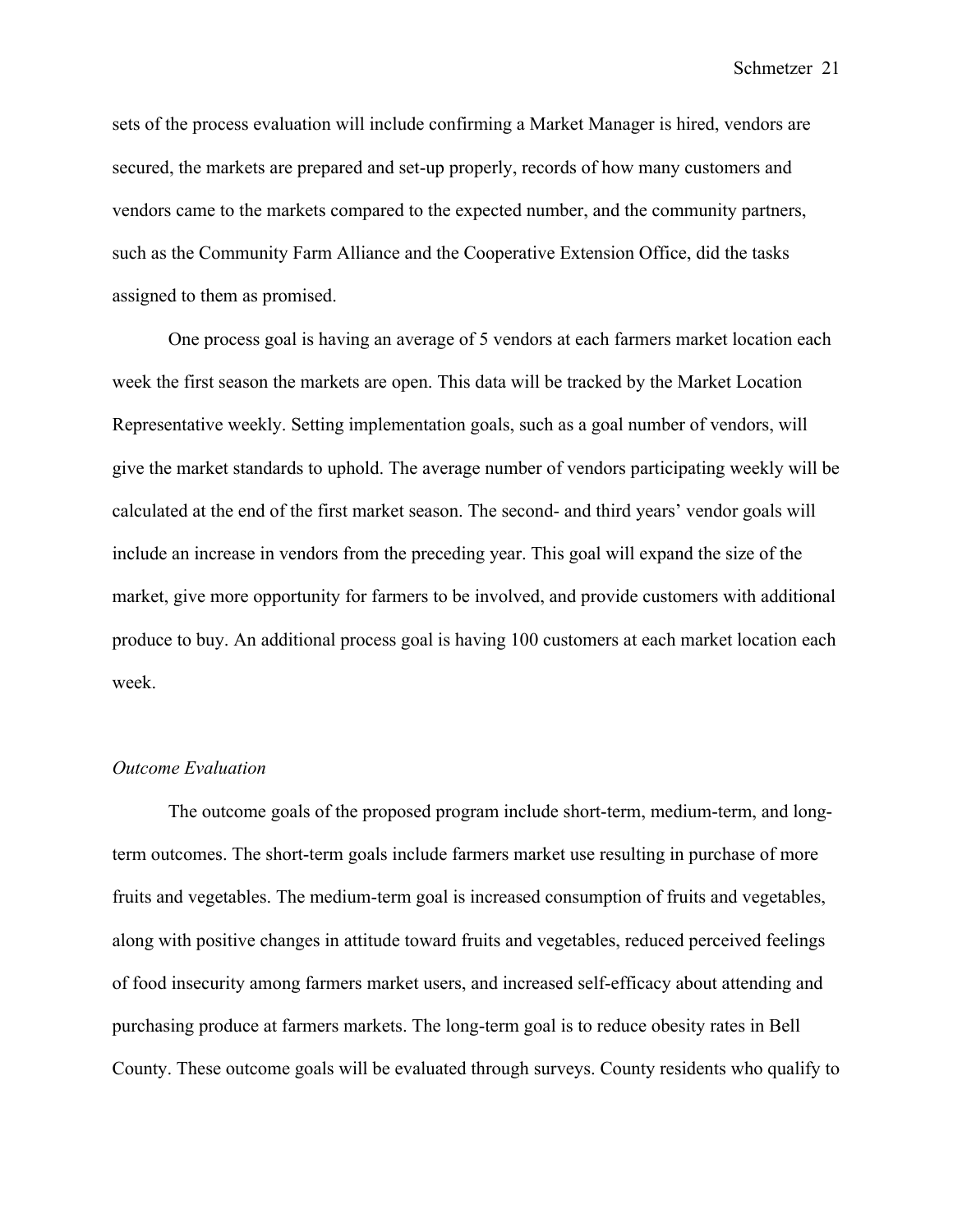use SNAP benefits will be targeted for surveys, since they can be identified as food insecure. Evaluating their food security status will help determine if the farmers markets are successful in increasing access to food for those who do not already have adequate access.

To measure these goals, different surveys will be used. At the farmers market, a tablet survey will be used to collect baseline data including: the participants' names, addresses, anthropometric data, presence of chronic disease states, if they used the market tokens or not, current purchasing trends of fruits of vegetables, current attitude toward fruits and vegetables, perceived food security status, and self-efficacy status regarding attending and purchasing produce at the farmers markets. The customers who complete this tablet survey will qualify for the first mail survey to collect short-term outcome information. This survey will be sent out three months after the start of the farmers market because this will give participants enough time to habitually start using the markets, and enough time for more people to hear about the market and attend. As an incentive, participants will receive a \$10 farmers market credit for mailing back a completed survey. The survey collecting short-term goal data will be very simple, gathering the following information: name, address, updated anthropometric data such as height and weight, and asking current trends of purchasing fruits and vegetables.

To measure the medium-term goal of increased consumption of fruits and vegetables, positive changes in attitude toward fruits and vegetables, reduced perceived feelings of food insecurity among farmers market users, and increased self-efficacy about attending and purchasing produce at farmers markets, the process will be like the first survey. Those who mailed back a completed survey from the short-term goal will be eligible for the second survey and will again be incentivized with another \$10 farmers market credit. This survey will be sent out six months after the first survey, nine months after the initial market session, and will inquire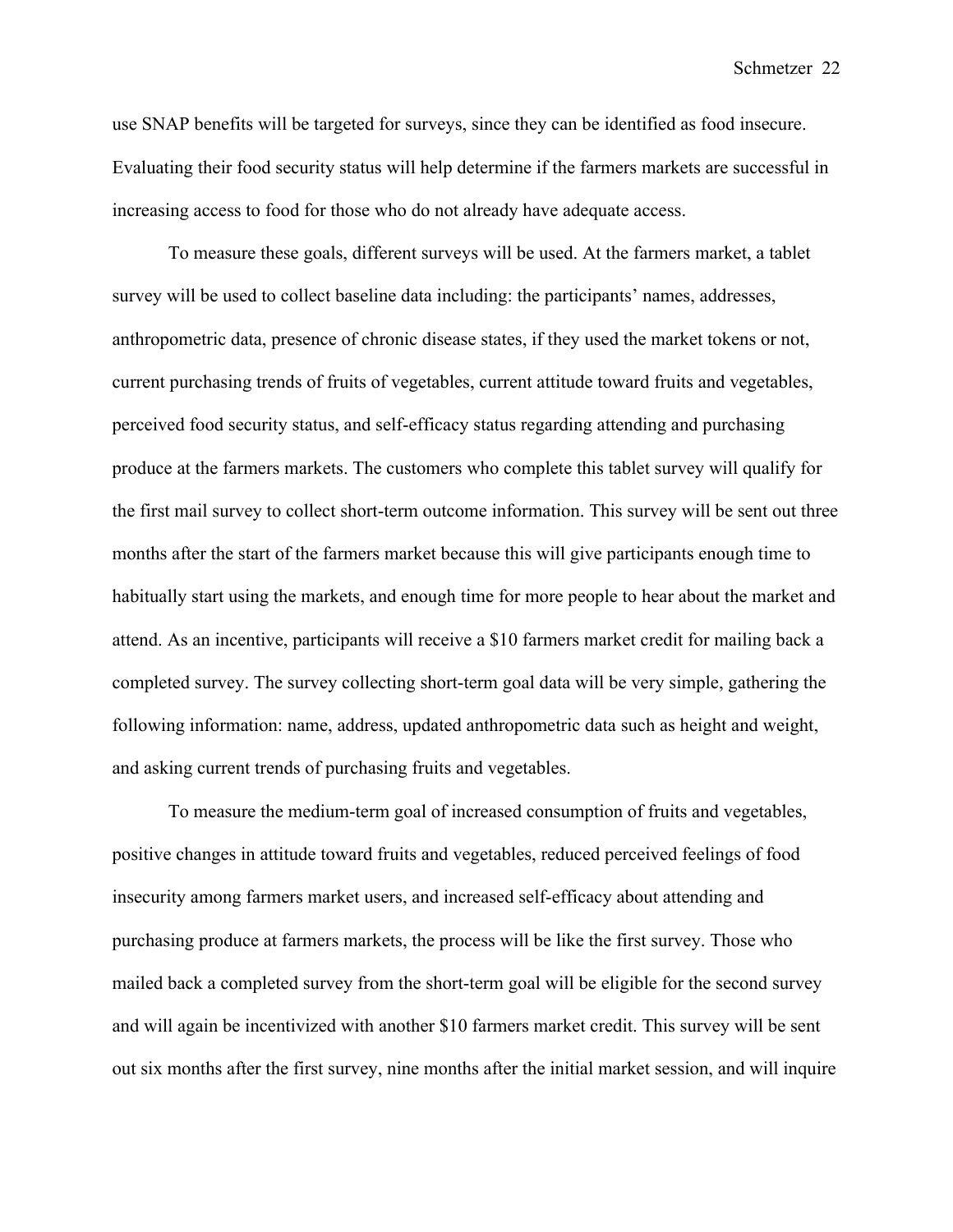about changes to the SNAP participants' diet after using the farmers markets. It will ask about fruit and vegetable intake and ask how often the individuals redeemed their SNAP tokens at the market and utilized the Kentucky Double Dollar tokens. It will also ask current attitudes toward fruits and vegetables, perceived food security status, and self-efficacy status regarding attending and purchasing produce at the farmers market This medium-term goal survey will be sent out nine months after the first market in May, and since the first market season will last from May-October, this delayed medium-term goal survey will assess what the participants lives are like even after the market season has ended.

Lastly, to measure the long-term goal of reducing obesity rates in Bell County, a final survey will be sent out to the participants from the first survey one year after the first surveys are sent out. This survey will collect data on dietary habits and self-reported anthropometric data such as height, weight, and recent weight change, and any changes in present chronic diseases. Current BMI measurements will be calculated from the participants' height and weight and compared to their first survey's calculated BMI. Like the other surveys, participants will receive a \$10 farmers market credit for mailing back the survey. These short, medium, and long-term goals can be assessed after each market season, providing data that can be compared through the three years of funding. This can also help determine if changes and adaptations made throughout the program produced different outcomes.

### *Program Goals*

The main goal of this program is to enable low-income residents in Bell County, Kentucky to have better diets, through increased access to affordable fruits and vegetables. This program will achieve this by launching three farmers market in Bell County, that will take place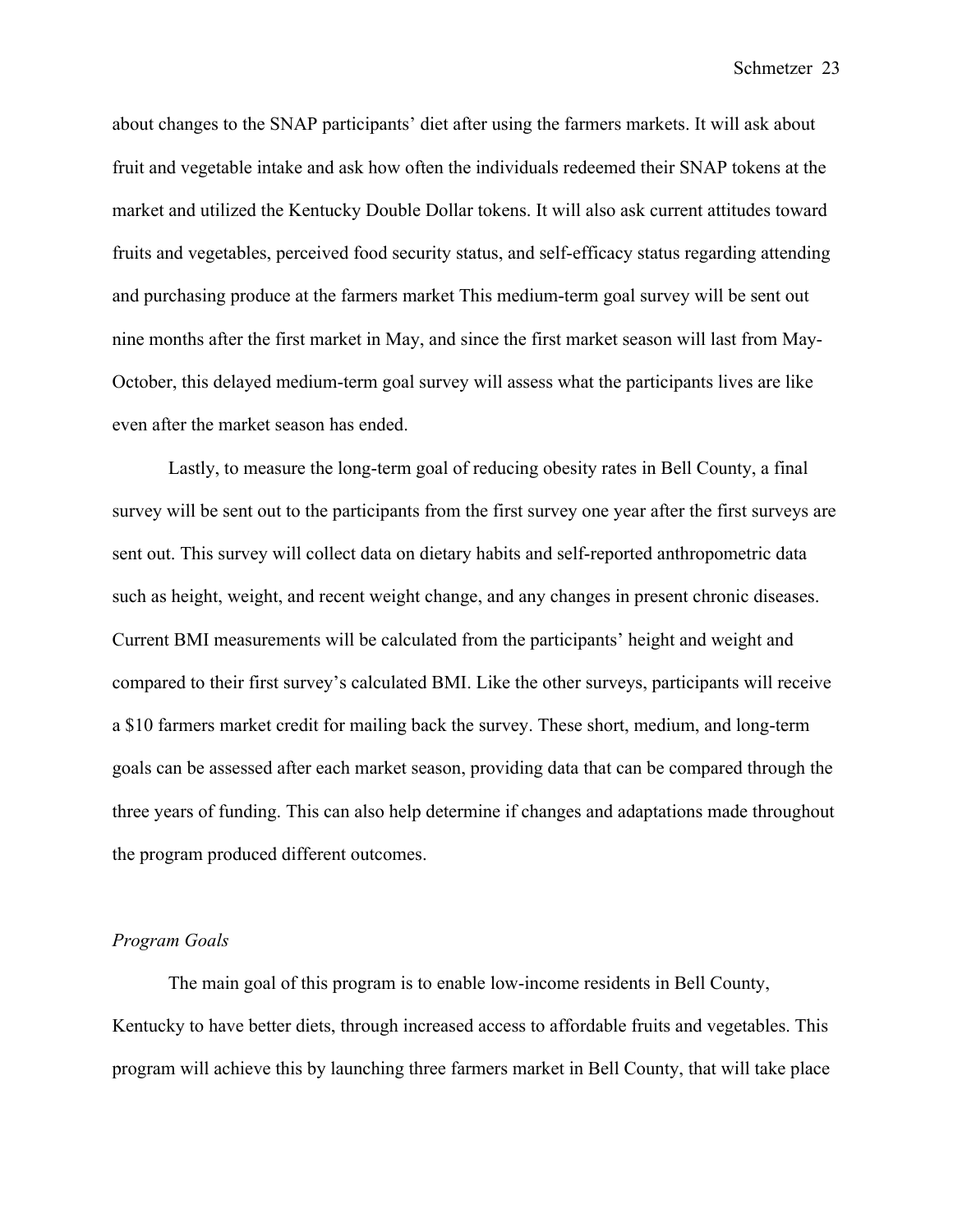at the Pineville SNAP office, the Middlesboro SNAP office, and the Bell County Volunteer Fire Department. These markets are intended to increase access and consumption of fruits and vegetables among community members through the incorporation of SNAP benefits and Double Dollar incentives. Long term, this program would expand to include nutrition education, cooking/food preparation help, and shopping tips which would provide additional benefits to this population. Ultimately, increasing this population's access and consumption of fruits and vegetables is intended to decrease the obesity rates and prevent future obesity rises in Bell County.

### **Capacity and Experience of the Applicant Organization**

#### *Partnerships*

The Bell County Health Department has the necessary experience working with partners that is desired to implement this evidence-based program. One partnership that will take place is with the Community Farm Alliance. This state-wide non-profit organization helps improve the quality of life in rural and urban communities by assisting the development and maintenance of farmers markets. This organization has a Farmers Market Support Program which provides markets in Kentucky with the tools, resources, and network development needed to provide a profitable market, access to fresh food and a sustainable program (Farmers Market Support Program, n.d.). This organization is also responsible for the Kentucky Double Dollars program which is intended to remove obstacles of using SNAP benefits at the farmers markets ("Kentucky Double Dollars," n.d.). This program gives customers using EBT tokens up to \$12 in Kentucky Double Dollars to be used on fruit and vegetables, increasing the amount of money they originally would spend on fruits and vegetables. Finally, the Community Farm Alliance will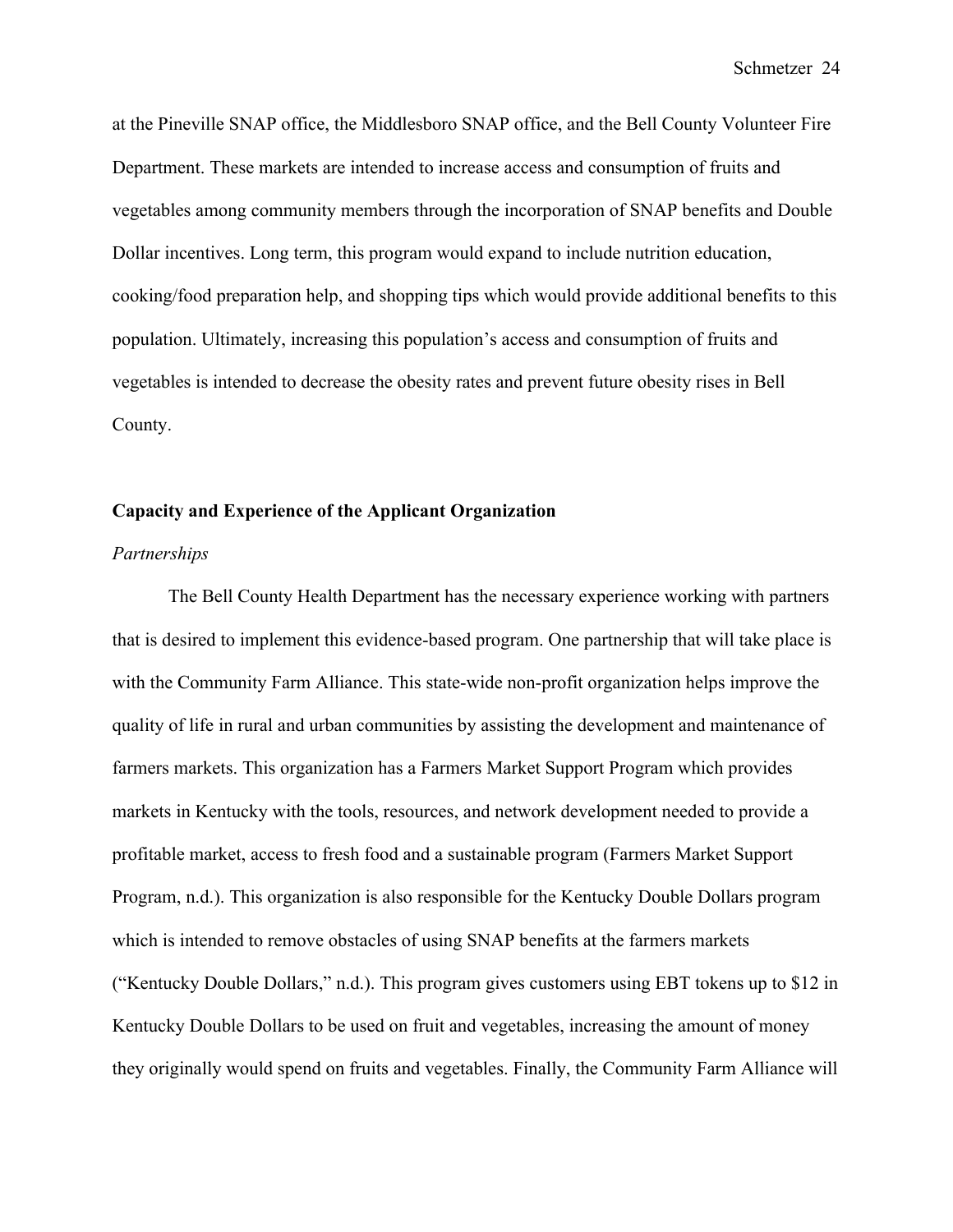be used as a resource for training the Market Manager. This organization provides information online regarding development of farmers markets and specific guidelines for Market Managers. This online site will be utilized by the hired Market Manager for training and for reference throughout the duration of the planning and implementation of the markets.

A second partnership that will take place is with the Bell County Extension Office. The Extension Office hosts various events in the community, with the goal of making a difference in the lives of Kentuckians though research-based education ("Bell County Cooperative Extension," n.d.). The implementation and goals of the farmers market aligns with the mission of the Extension Office, and since the Extension Office already frequently hosts community events, people in Bell County are aware of this resource and Extension workers are well connected in the community. This gives them the ability to successfully recruit farmers and promote the markets. With research-based education being an essential component of the Extension Office, they will support the proposed researched-based farmers market program. Furthermore, the Extension Office promotes events through their website, and can do this as well for the markets. Although there will be a Facebook page created by the Health Department, additional advertisement and promotion from the Extension Office will be beneficial and help reach a more wide-spread clientele for the events.

Successful implementation of the farmers markets will require effective cooperation between the Bell County Health Department and the partners; therefore, it is crucial that the Health Department has experience implementing resources that involve outside programs. One example of this necessary collaboration already in place with the Bell County Health Department is their work with the Kentucky HANDS Program. This Health Access Nurturing Development Services (HANDS) program is a voluntary home visitation program for moms, dads, and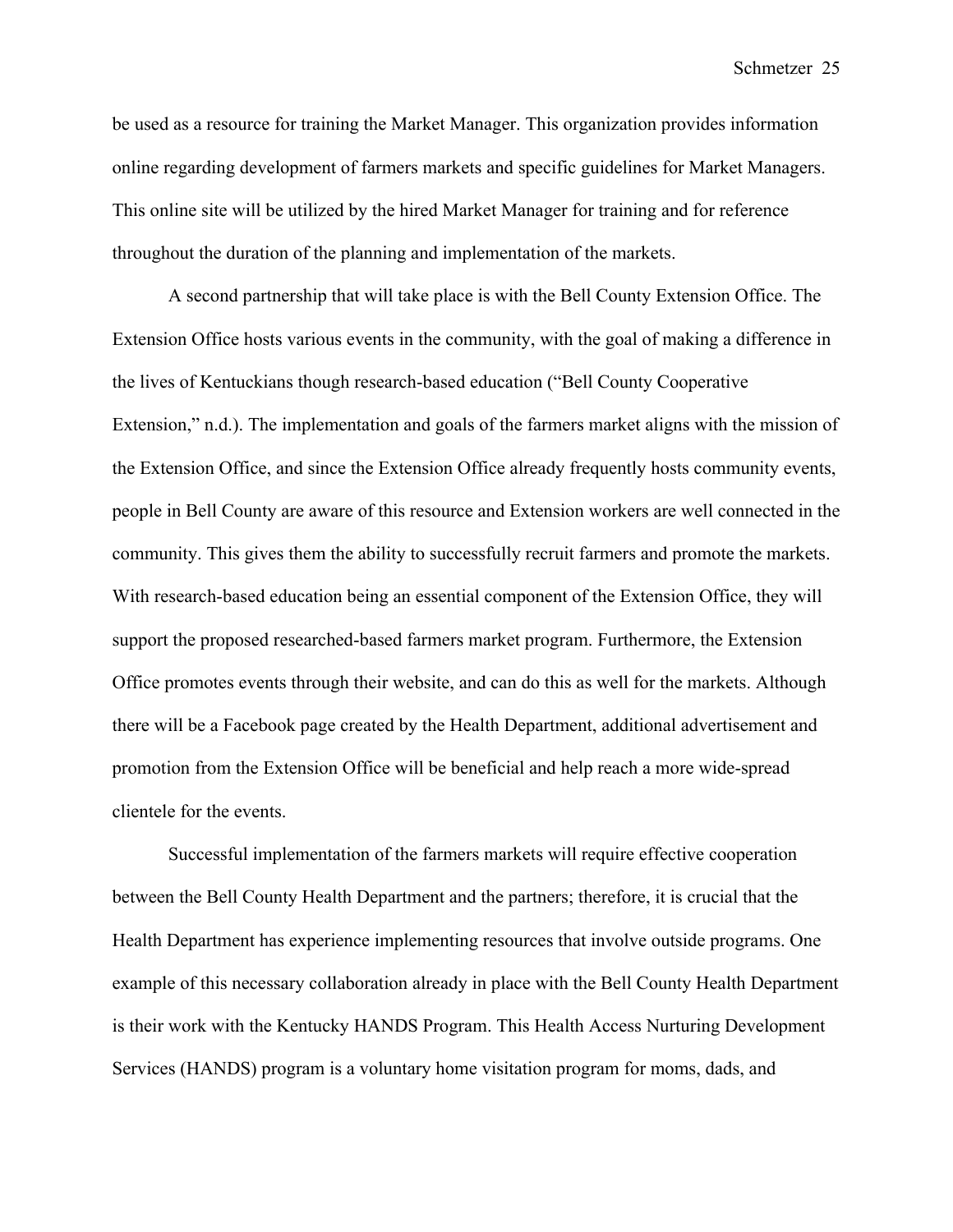families to receive support during the early parenthood time. This program is run in every county in Kentucky, through referrals made by the health department. Advertising this program through the Bell County Health Department shows the ability to work with partners, which will be necessary for the implementation and sustainability of the farmers markets.

Along with successful partnerships, the Health Department already practices and promotes evidence-based services to the community members of Bell County and the farmers market program would complement this mission. The Bell County Health Departments states it is "committed to promote health, protect health, and prevent disease, injury and disability" (*Services*, n.d.). This supports the goals of the farmers market to increase access and consumption of fruits and vegetables and ultimately decrease obesity rates. The markets are intended to address the issue of food insecurity and lack of access to fresh fruits and vegetables. Increasing this access promotes the health of the community members, protects their health, and can prevent diseases, all aligning with the mission of this organization. Currently, the Health Department has services available that cover different aspects of health, and the farmers market program would expand upon their nutrition services.

## *Staffing Adequacy*

Finally, the Bell County Health Department is adequately staffed to support the implementation of this program. There is a public health director, a public health services coordinator, a finance specialist, administrative specialist, several local health nurses, a nurse supervisor, senior support services workers, an environmentalist, and a technical consultant on staff. For example, the public health director and public health services coordinator will oversee the employees working on the farmers markets and will be responsible for hiring the Market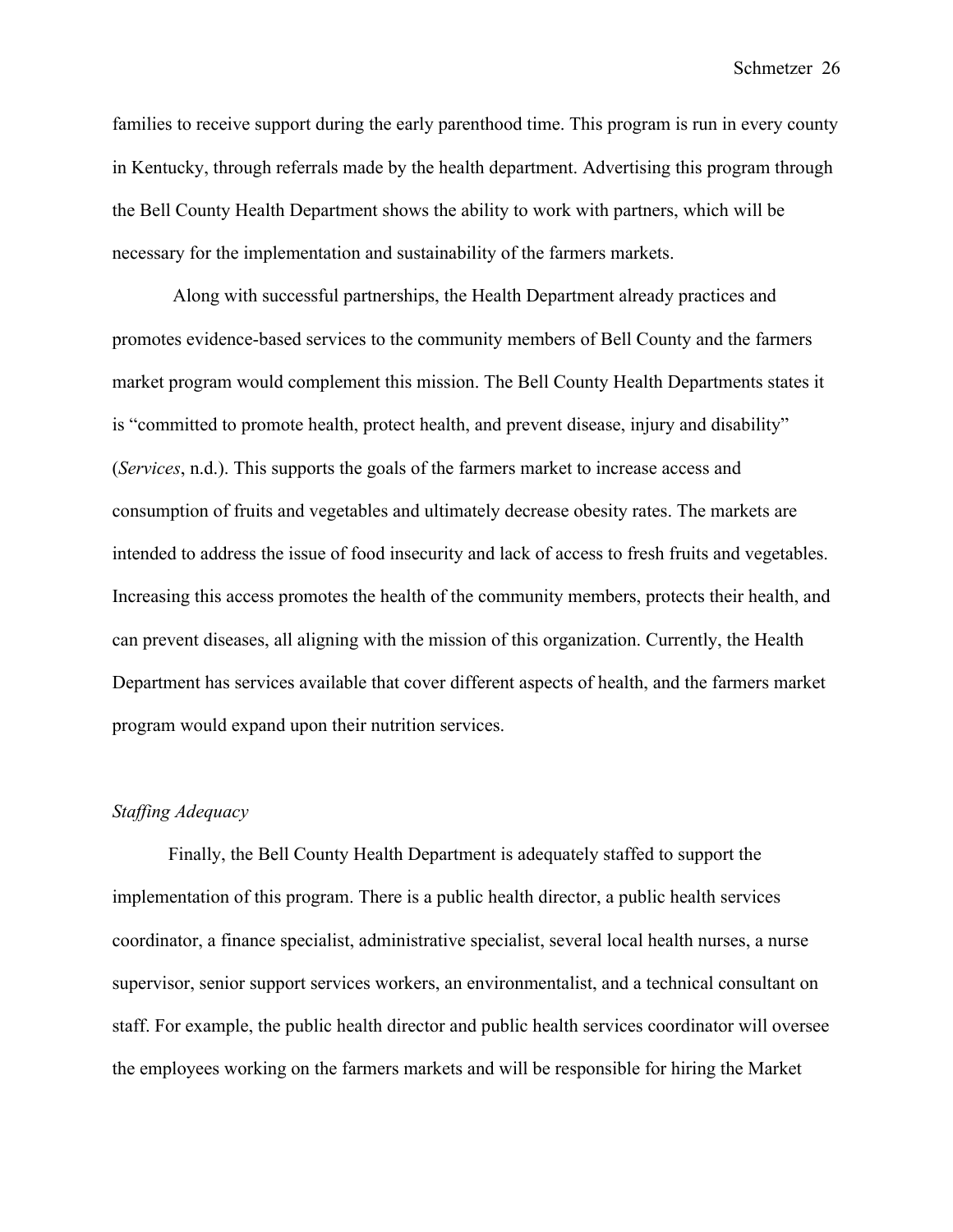Manager. Although the Market Manager and other market employees will be responsible for the success of the markets, the Bell County Health Department staff can help find proficient employees for the markets and support the program as needed.

### **Partnerships and Collaboration**

The successful implementation of this program will require community partnerships and stakeholders. Table 3 details the necessary groups from state and local levels and their responsibilities in implementing the farmers markets. These groups include Bell County Cooperative Extension Services, the Community Farm Alliance, the Pineville and Middlesboro SNAP offices, and the Bell County Volunteer Fire Department. Including representation from local and state levels ensures diversity of partners. Letters of support from each entity are attached.

| Entity             | Level        | Description                           | Role                      |
|--------------------|--------------|---------------------------------------|---------------------------|
| <b>Bell County</b> | County/local | Provides research-based education     | Promote the farmers       |
| Cooperative        |              | and services to help Kentuckians      | market program and        |
| Extension          |              | in various areas of health. This is a | recruit farmers.          |
| Service            |              | program throughout the state, with    |                           |
|                    |              | each county in Kentucky having        |                           |
|                    |              | their own Extension Office.           |                           |
| Community          | <b>State</b> | This is a statewide nonprofit that    | Lead Double Dollar        |
| Farm               |              | helps organize and support            | program implementation    |
| Alliance           |              | farmers markets. This organization    | and provide resources for |

#### **Table 3: Community Partners**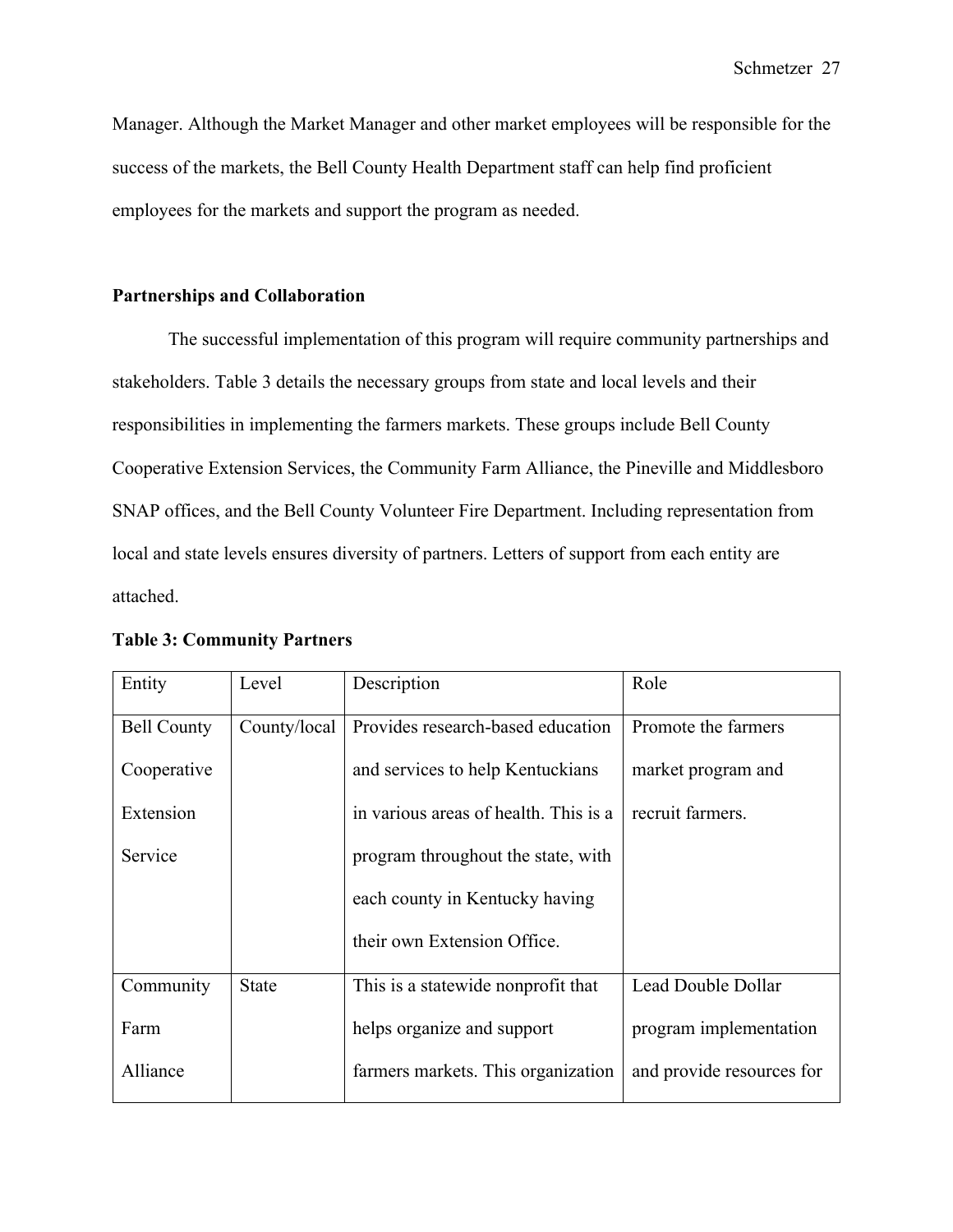|                    |       | works to improve the quality of    | market manager training     |
|--------------------|-------|------------------------------------|-----------------------------|
|                    |       | life of Kentuckians in rural and   | and overall resource for    |
|                    |       | urban communities and create       | farmers market              |
|                    |       | policies and programs that will    | implementation.             |
|                    |       | address the needs of communities.  |                             |
| <b>SNAP</b>        | Local | Administers SNAP benefits to       | Assist with                 |
| Offices            |       | income-eligible households. The    | implementation of SNAP      |
| (Pineville)        |       | SNAP offices work with             | benefits and token use.     |
| and                |       | customers to determine SNAP        | Will be a resource for any  |
| Middlesboro)       |       | eligibility and calculating the    | SNAP assistance required    |
|                    |       | benefits. The offices also help    | during the markets. The     |
|                    |       | SNAP users find stores that accept | Pineville and Middlesboro   |
|                    |       | the benefits.                      | locations will serve as the |
|                    |       |                                    | physical setting for two of |
|                    |       |                                    | the farmers markets.        |
| <b>Bell County</b> | Local | This organization is in Bell       | This community resources    |
| Volunteer          |       | County and helps community         | will be the location of the |
| Fire               |       | members in need of their services. | third farmers market in     |
| Department         |       |                                    | this program.               |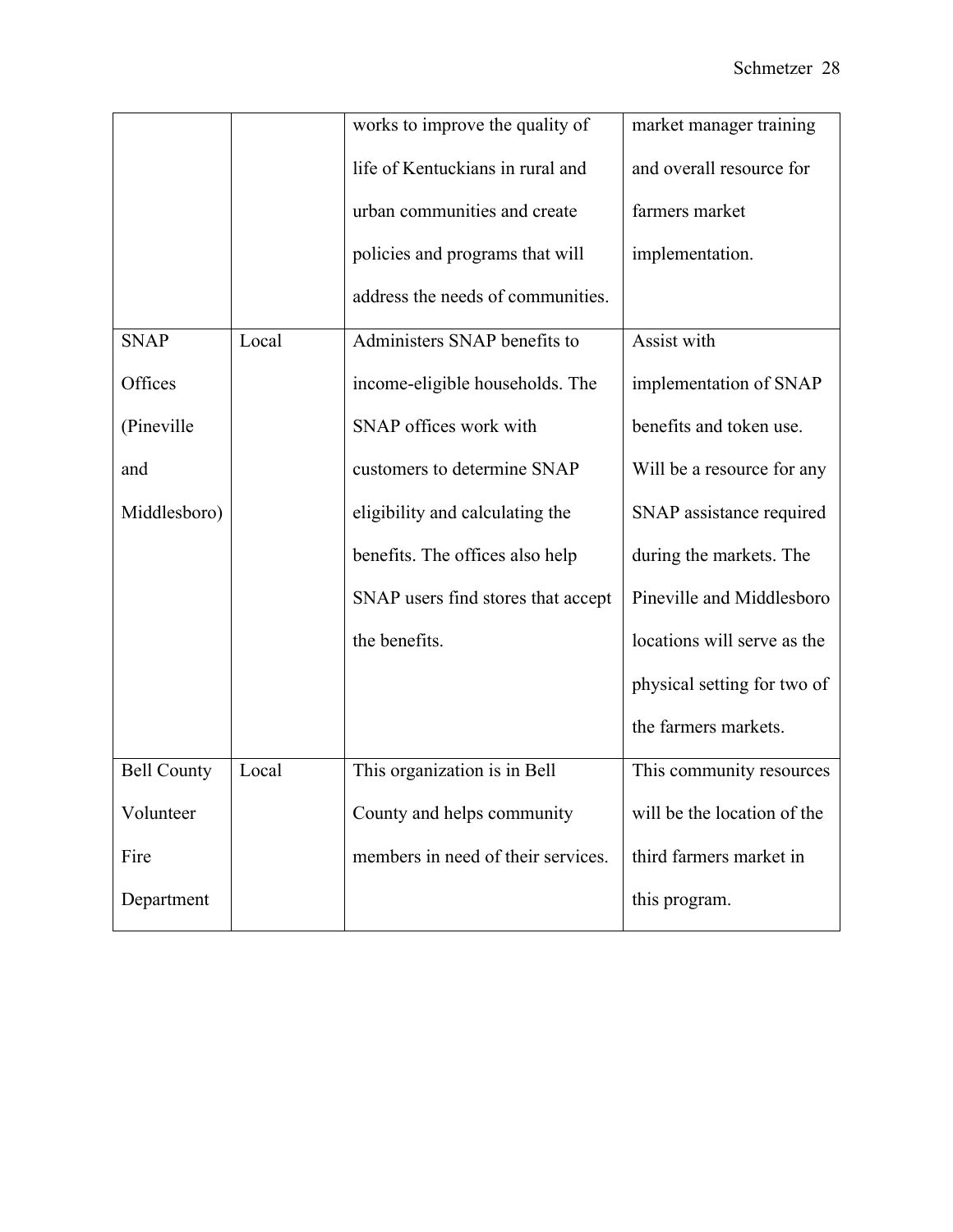# **Project Management**

This project will have several key staff members, each with specific responsibilities that will contribute to the overall success of the program. The roles of each position have been previously discussed. To ensure the program is improving, suggestions from community members, market attendees, vendors, and farmers will be collected by each Market Location Representative since feedback is crucial for improvements. As discussed earlier, this information will be reviewed by the Community Advisory Group and modifications will be made to the markets accordingly. As displayed in Table 4, the Market Manager oversees all involved in the program.



#### **Table 4: Key Staff Members**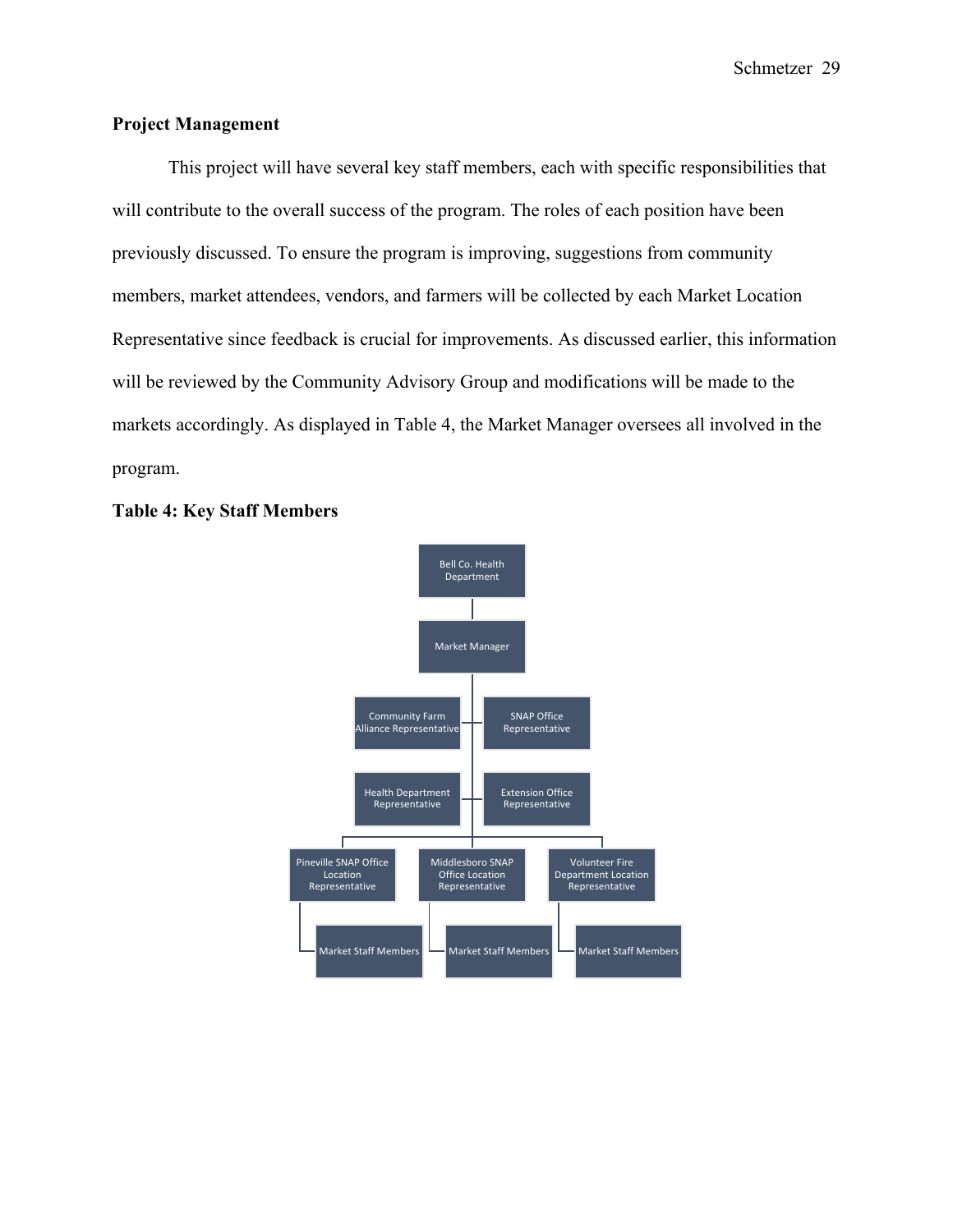### *Timeline*

The timeline for planning and implementation is included in the proposed Gantt chart. Year one will mainly include the project start up, establishment of the Community Advisory Group and partnerships, recruitment of farmers, and other preparation measures such as creating the surveys, setting up the point-of-sale system, and establishing the Kentucky Double Dollars incentive. The second year will entail the actual launch of the farmers market events, the start of the baseline surveys during the markets, and mailing out the short-term surveys. Data management of the surveys will also begin during this second year. The third and last year of funding will include a second farmers market season, while the medium and long-term surveys are sent out as follow up to the first market season participants. During this time, data management and analysis will be conducted.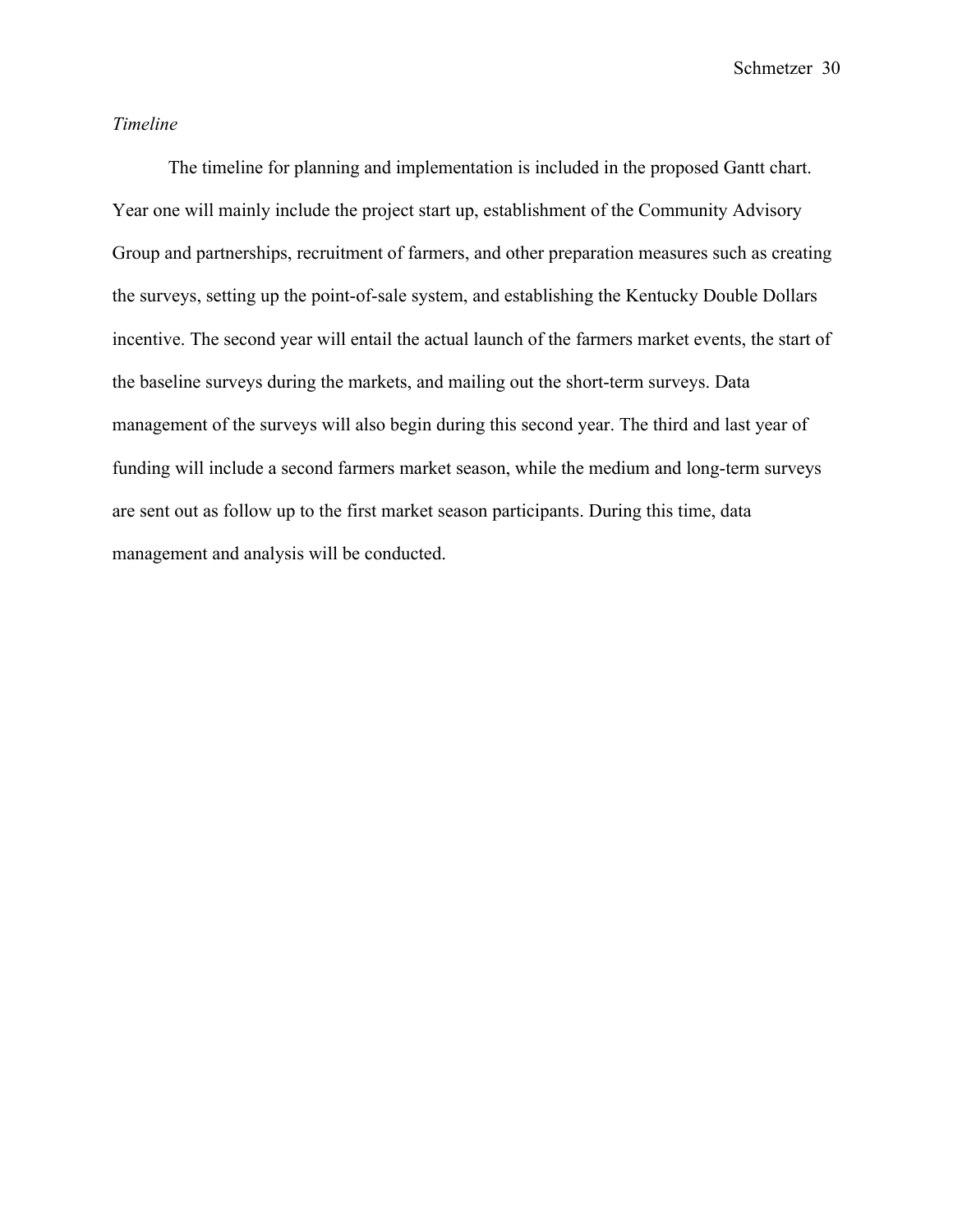# References

- *2015 Farmers Markets Support Program Final Report*. (2016, March 1). Community Farm Alliance.
- *Adult obesity facts.* (2021, September 30). Centers for Disease Control and Prevention. https://www.cdc.gov/obesity/data/adult.html
- Bell County Cooperative Extension. (n.d.). *UK Agriculture, Food, and Environment*.
- *Census profile: Bell County, KY*. (n.d.). Census Reporter. Retrieved December 9, 2021, from https://censusreporter.org/profiles/05000US21013-bell-county-ky/
- Centers for Disease Control and Prevention. (2011). *The CDC Guide to Strategies to Increase the Consumption of Fruits and Vegetables*. U.S. Department of Health and Human Services. https://www.cdc.gov/obesity/downloads/fandv 2011 web tag508.pdf
- *Data By Location: Bell County*. (n.d.). Kentucky Health Facts. Retrieved October 11, 2022, from https://www.kentuckyhealthfacts.org/data/location/show.aspx?cat=1%2C2%2C3 %2C5%2C8%2C11&loc=7
- DeBono, N. L., Ross, N. A., & Berrang-Ford, L. (2012). Does the Food Stamp Program cause obesity? A realist review and a call for place-based research. *Health and Place*, *18*(4), 747– 756. https://doi.org/10.1016/j.healthplace.2012.03.002
- Evans, A. E., Jennings, R., Smiley, A. W., Medina, J. L., Sharma, S. v., Rutledge, R., Stigler, M. H., & Hoelscher, D. M. (2012). Introduction of farm stands in low-income communities increases fruit and vegetable among community residents. *Health and Place*, *18*(5), 1137– 1143. https://doi.org/10.1016/j.healthplace.2012.04.007
- *Explore obesity in the United States | 2021 annual report*. (2021). United Health Foundation. https://www.americashealthrankings.org/explore/annual/measure/Obesity/state/A
- *Farmers Market Support Program*. (n.d.). Community Farm Alliance. Retrieved March 5, 2022, from https://cfaky.org/fmsp/
- *Farmers Markets*. (n.d.). County Health Rankings & Roadmaps. Retrieved December 14, 2021, from https://www.countyhealthrankings.org/take-action-to-improve-health/what-works-forhealth/strategies/farmers-markets
- *Food Environment Index*. (n.d.-a). County Health Rankings & Roadmaps. Retrieved December 9, 2021, from https://www.countyhealthrankings.org/explore-health- rankings/measuresdata-sources/county-health-rankings-model/health- factors/health-behaviors/dietexercise/food-environment-index
- *Food Environment Index*. (n.d.-b). DC Health Matters. Retrieved December 9, 2021, from https://www.dchealthmatters.org/indicators/index/view?indicatorId=2362&localeId=13095 1
- *Food Stamp Offices - Bell County, KY (SNAP Benefits & Food Programs)*. (n.d.). County Office. Retrieved October 11, 2021, from https://www.countyoffice.org/ky-bell-county-foodstamp-office/
- *Food Stamp Offices in Bell County, Kentucky*. (n.d.). CountyOffice.Org. Retrieved January 25, 2022, from https://www.countyoffice.org/ky-bell-county-food-stamp-office/
- *Go to the atlas*. (n.d.). U.S. Department of Agriculture Economic Research Service. Retrieved October 11, 2021, from https://www.ers.usda.gov/data-products/food-environment-atlas/goto-the-atlas

*GrowNYC*. (n.d.).

*Hunger Data*. (2021, January 8). Feeding Kentucky. https://feedingky.org/hunger-data-reports/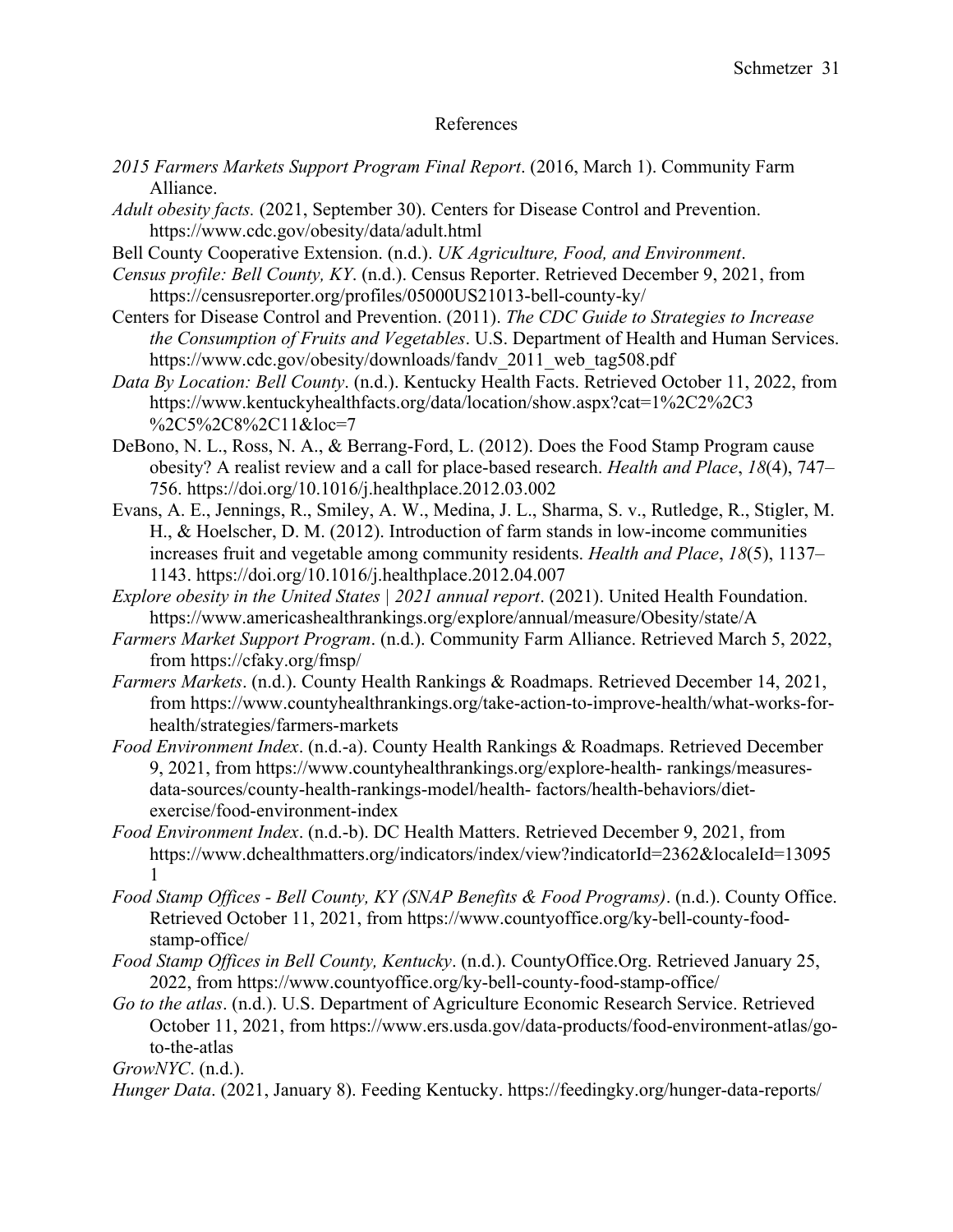- Kentucky Double Dollars. (n.d.). *Community Farm Alliance* . Retrieved February 20, 2022, from https://cfaky.org/kdd/
- *KY Farmers Market Toolkit: Stage 3*. (n.d.). Community Farm Alliance . Retrieved March 9, 2022, from https://cfaky.org/growingamarket/
- Leung, C. W., Blumenthal, S. J., Hoffnagle, E. E., Jensen, H. H., Foerster, S. B., Nestle, M., Cheung, L. W. Y., Mozaffarian, D., & Willett, W. C. (2013). Associations of food stamp participation with dietary quality and obesity in children. *Pediatrics*, *131*(3), 463–472. https://doi.org/10.1542/peds.2012-0889
- *Nutrition*. (n.d.). Healthy People 2030. Retrieved December 14, 2021, from https://health.gov/healthypeople/search?query=nutrition
- *Nutrition Benefit Programs Accepted at GrowNYC Food Retail Sites*. (n.d.). GrowNYC. Retrieved January 25, 2022, from
	- https://www.grownyc.org/greenmarket/ebt/nutritionprograms
- *Obesity and Overweight*. (2021, September 21). Centers for Disease Control and Prevention. https://www.cdc.gov/nchs/fastats/obesity-overweight.htm
- *Research Your Community*. (n.d.). Pollicy Map. Retrieved December 9, 2021, from https://www.policymap.com/report\_widget?type=hfap&area=predefined&pid=10 1114&sid=1395
- *Rural Hunger and Access to Healthy Food Overview*. (n.d.). Rural Health Information Hub. Retrieved December 9, 2021, from https://www.ruralhealthinfo.org/topics/food-and-hunger
- *Rural Obesity and Weight Control Overview*. (n.d.). Rural Health Information Hub. Retrieved January 25, 2021, from https://www.ruralhealthinfo.org/topics/obesity-and-weight-control
- Savoie-Roskos, M., Durward, C., Jeweks, M., & LeBlanc, H. (2016). Reducing Food Insecurity and Improving Fruit and Vegetable Intake Among Farmers' Market Incentive Program Participants. *Journal of Nutrition Education and Behavior*, *48*(1), 70-76.e1. https://doi.org/10.1016/j.jneb.2015.10.003
- *Services*. (n.d.). Bell County Health Department. Retrieved December 9, 2021, from http://bellcountyhealthky.org/services/

*SNAP and food security*. (n.d.).

- *SNAP and Obesity: The Facts and Fictions of SNAP Nutrition*. (n.d.). SNAP To Health. Retrieved January 31, 2022, from https://www.snaptohealth.org/snap/snap-and-obesity-thefacts-and-fictions-of-snap-nutrition/
- *Social Determinants of Health*. (n.d.). Healthy People 2030. Retrieved February 19, 2022, from https://health.gov/healthypeople/objectives-and-data/social-determinants-health
- *Statisics About Diabetes*. (2022, February 4). American Diabetes Association.
- Wasserman, W., Tropp, D., Lakins, V., Foley, C., DeNinno, M., Thompson, J., & Owens, N. (2010a). *Supplemental Nutrition Assistance Program (SNAP) at Farmers Markets: A How-To Handbook*. https://doi.org/10.9752/MS039.06-2010
- Wasserman, W., Tropp, D., Lakins, V., Foley, C., DeNinno, M., Thompson, J., & Owens, N. (2010b). *Supplemental Nutrition Assistance Program (SNAP) at Farmers Markets: A How-To Handbook*. https://doi.org/10.9752/MS039.06-2010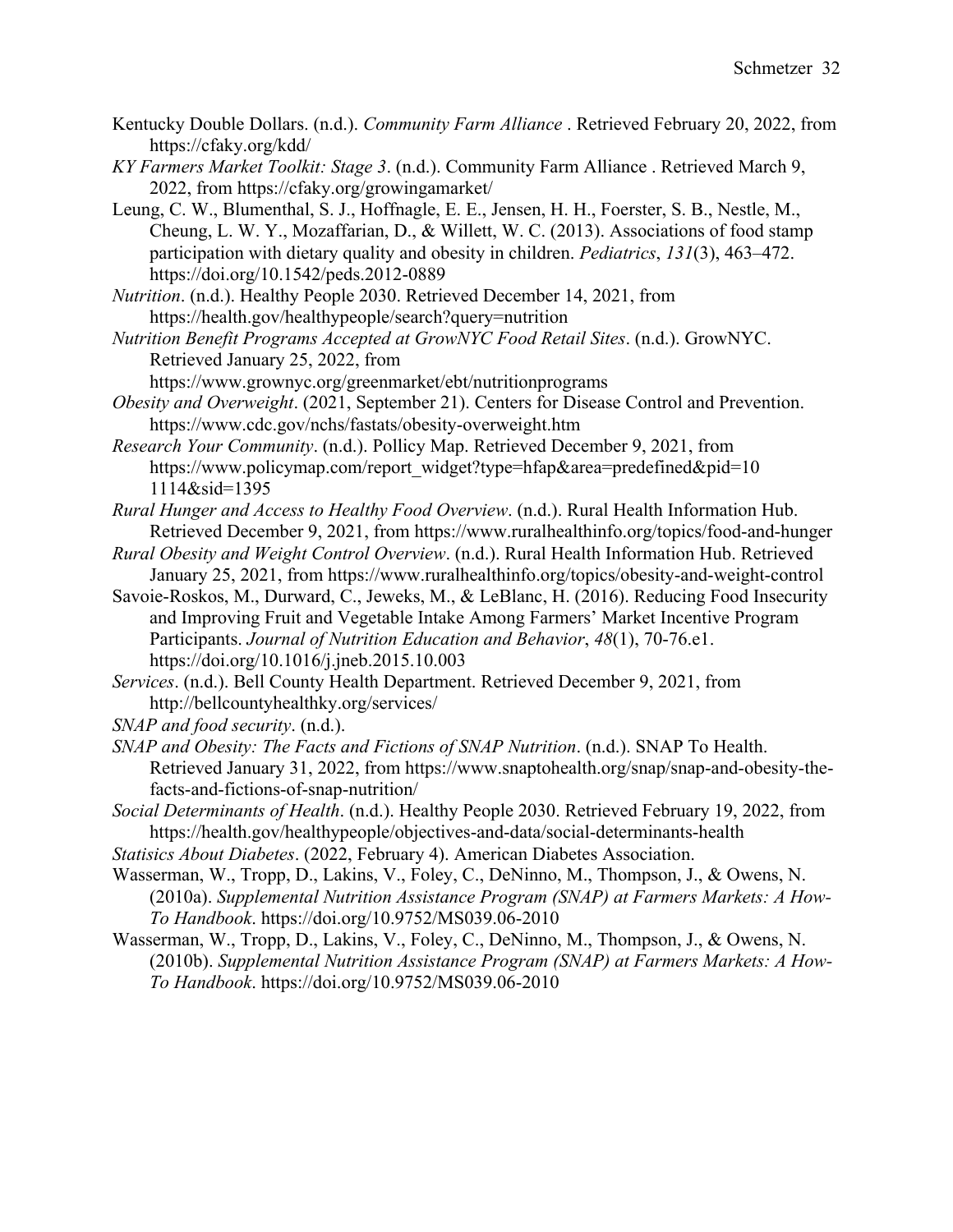# **Appendix 1: LOGIC MODEL**

#### **Program: \_Bell County Farmers Market \_\_\_ Logic Model**

| <b>Inputs</b>                                                                                                                                                                           | <b>Activities</b>                                                                                                         | <b>Outputs</b>                                                                                                                                                                              |                                                                      | <b>Outcomes -- Impact</b>                                                                             |                                                                               |
|-----------------------------------------------------------------------------------------------------------------------------------------------------------------------------------------|---------------------------------------------------------------------------------------------------------------------------|---------------------------------------------------------------------------------------------------------------------------------------------------------------------------------------------|----------------------------------------------------------------------|-------------------------------------------------------------------------------------------------------|-------------------------------------------------------------------------------|
|                                                                                                                                                                                         |                                                                                                                           |                                                                                                                                                                                             | <b>Short</b>                                                         | <b>Medium</b>                                                                                         | Long                                                                          |
| -Location of farmers<br>markets (Pineville SNAP<br>Office, Middlesboro<br>SNAP Office. Bell Co.<br><b>Volunteer Fire</b><br>Department)                                                 | -Reserve market<br>locations and times                                                                                    | -Consistent market times<br>and locations (number of<br>markets during the season,<br>how many people attend,<br>how many farmers<br>participated)                                          | Increased<br>$\mathbf{1}$<br>purchase of<br>fruits and<br>vegetables | $\mathbf{1}$ .<br>Increase<br>consumption of<br>fruits and<br>vegetables<br>Positive change in<br>2.  | 1. Reduce<br>obesity<br>rates in Bell<br>County, KY,<br>--Measured<br>through |
| -Community partnerships<br>(Cooperative Extension,<br>Community Farm<br>Alliance, SNAP Offices)                                                                                         | -Contact community<br>partners and establish<br>relationship                                                              | -Established partnerships<br>fruits and<br>for sustainability (adequate<br>vegetables<br>number of partnerships)<br>3.<br>insecurity                                                        | attitude toward<br>Reduce perceived<br>feelings of food              | <b>BMI</b>                                                                                            |                                                                               |
| -Market equipment: POS<br>systems, tablets for<br>surveys, tables/tents,<br>signage, mailing supplies<br>for mail surveys                                                               | -Establish token system,<br>set up POS, create<br>tablet and mail surveys,<br>create advertisements<br>and Facebook group | -High participant satisfaction<br>with market set-up and<br>implementation<br>--Successful number of<br>participants $\sim$ 300 total each<br>week                                          |                                                                      | Increase self-<br>4.<br>efficacy about<br>attending and<br>purchasing<br>produce at<br>farmers market |                                                                               |
| -People: farmers and<br>vendors, Market<br>Manager, Health<br>Department<br>Representative, Market<br>Location<br>Representatives, SNAP<br>Office Representative,<br>CFA representative | -Recruit farmers,<br>establish Community<br>Advisory Group and<br>meeting times, train<br>Market Manager                  | -Successful recruitment and<br>retention of farmers and<br>workers<br>---Have an average of 5<br>vendors at each farmers<br>market location each week<br>and increase each market<br>season |                                                                      |                                                                                                       |                                                                               |

**Assumptions External Factors** Farmers market vendors will provide fresh fruits and vegetables, customers are willing to buy the produce with their SNAP benefits

Community members' attitudes toward fruits and vegetables, social norms regarding SNAP usage, access to farmers markets, recruitment of farmers/vendors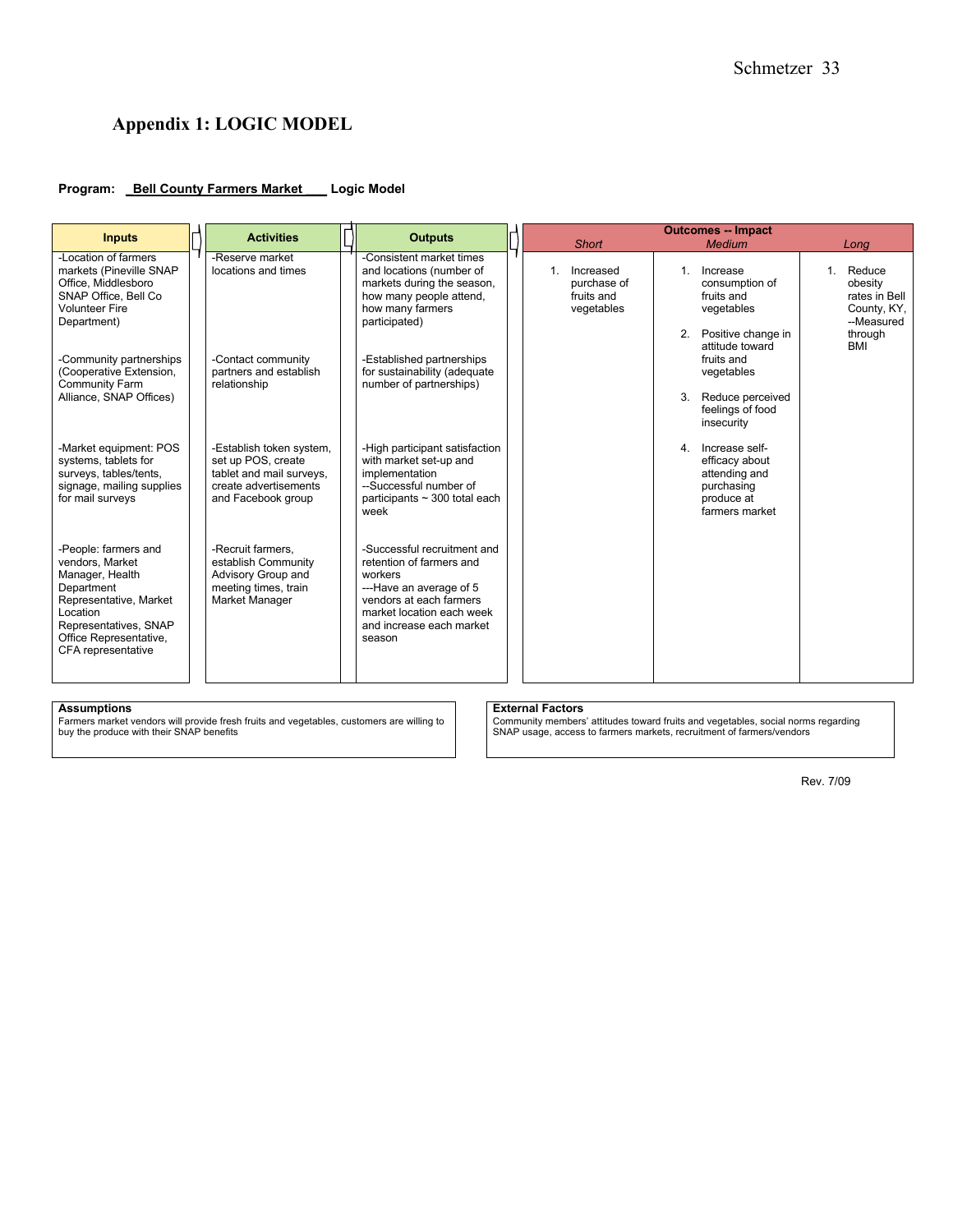# **Appendix 2: GNATT CHART**

| Timeline                                      | Year 1 |  | Year 2 |  |  |  | Year <sub>3</sub> |  |  |  |
|-----------------------------------------------|--------|--|--------|--|--|--|-------------------|--|--|--|
| Phase 1: Preparation                          |        |  |        |  |  |  |                   |  |  |  |
| Project start up                              |        |  |        |  |  |  |                   |  |  |  |
| <b>Community Advisory Board Establishment</b> |        |  |        |  |  |  |                   |  |  |  |
| <b>Partners Established</b>                   |        |  |        |  |  |  |                   |  |  |  |
| <b>Recruitment of farmers</b>                 |        |  |        |  |  |  |                   |  |  |  |
| POS System Start-Up                           |        |  |        |  |  |  |                   |  |  |  |
| Kentucky Double Dollars Establishment         |        |  |        |  |  |  |                   |  |  |  |
| Survey preparation                            |        |  |        |  |  |  |                   |  |  |  |
|                                               |        |  |        |  |  |  |                   |  |  |  |
| Phase 2: Implementation                       |        |  |        |  |  |  |                   |  |  |  |
| Farmers market events                         |        |  |        |  |  |  |                   |  |  |  |
| Baseline tablet survey                        |        |  |        |  |  |  |                   |  |  |  |
| Mail short-term survey                        |        |  |        |  |  |  |                   |  |  |  |
| Mail medium-term survey                       |        |  |        |  |  |  |                   |  |  |  |
| Mail long-term survey                         |        |  |        |  |  |  |                   |  |  |  |
|                                               |        |  |        |  |  |  |                   |  |  |  |
| <b>Phase 3: Evaluation</b>                    |        |  |        |  |  |  |                   |  |  |  |

| Phase 3: Evaluation |  |  |  |  |  |  |
|---------------------|--|--|--|--|--|--|
| Data Management     |  |  |  |  |  |  |
| Data Analysis       |  |  |  |  |  |  |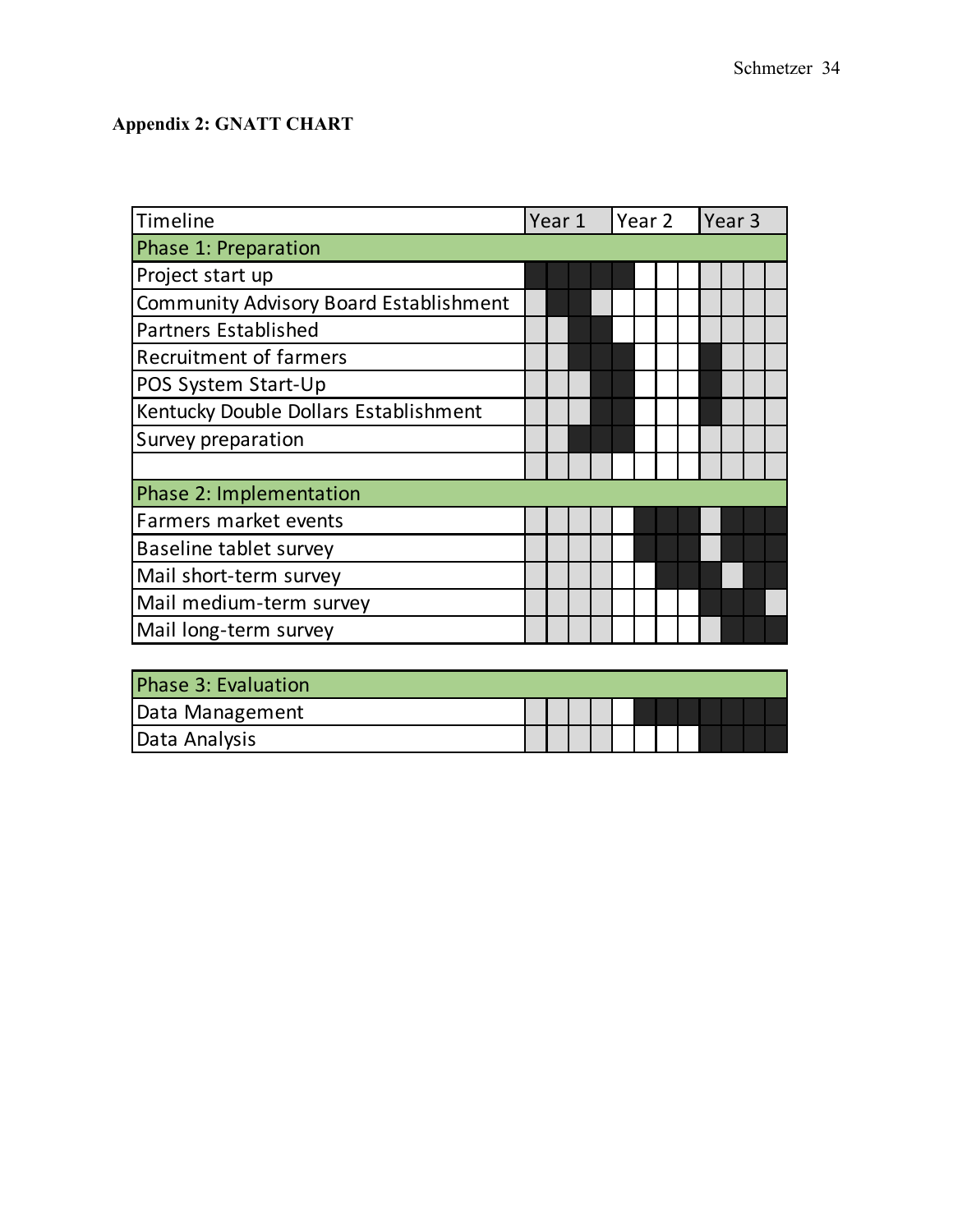# **Appendix 3: BUDGET**

|                                                           | Year 2<br>Year 1 |                |                          |               |              | Year <sub>3</sub> |          |          |                   |           |               |                          |                   |               |              |
|-----------------------------------------------------------|------------------|----------------|--------------------------|---------------|--------------|-------------------|----------|----------|-------------------|-----------|---------------|--------------------------|-------------------|---------------|--------------|
| Personnel                                                 | <b>Effort</b>    | Salary         |                          | <b>Fringe</b> | <b>Total</b> | <b>Effort</b>     | Salary   |          | <b>Fringe</b>     | Total     | <b>Effort</b> | Salary                   |                   | <b>Fringe</b> | <b>Total</b> |
| Health Department Respresentative                         | 75.00            | \$60,000       | \$45,000                 | \$15,750      | \$60,750     | 60.00%            | \$61,800 |          | \$37,080 \$12,978 | \$50.058  | 60.00%        |                          | \$63,654 \$38,192 | \$13,367      | \$51,560     |
| Extension Office Representaative                          | 40.00            | \$38,000       | \$15,200                 | \$5,320       | \$20,520     | 35.00%            | \$39,140 | \$13,699 | \$4,795           | \$18,494  |               | 35.00% \$40,314 \$14,110 |                   | \$4,938       | \$19,048     |
| SNAP Office Representative                                | 10.00            | \$38,000       | \$3,800                  | \$1,330       | \$5,130      | 9.00%             | \$39,140 | \$3,523  | \$1,233           | \$4,756   | 8.00%         | \$40,314                 | \$3,225           | \$1,129       | \$4,354      |
| Community Farm Alliance Represeentative                   | 25.00            | \$40,000       | \$10,000                 | \$3,500       | \$13,500     | 15.00%            | \$41,200 | \$6,180  | \$2,163           | \$8,343   | 15.00%        | \$42,436                 | \$6,365           | \$2,228       | \$8,593      |
| Pineville SNAP Office Location Representative             | 35.00%           | \$40,000       | \$14,000                 | \$4,900       | \$18,900     | 40.00%            | \$41,200 | \$16,480 | \$5,768           | \$22,248  |               | 40.00% \$42,436 \$16,974 |                   | \$5,941       | \$22,915     |
| Middlesboro SNAP Office Location<br>Representative        | 35.00%           |                | \$40,000 \$14,000        | \$4,900       | \$18,900     | 40.00%            | \$41,200 | \$16,480 | \$5,768           | \$22,248  |               | 40.00% \$42,436 \$16,974 |                   | \$5,941       | \$22,915     |
| Bell Co. Volunteeer Fire Dept. Location<br>Representative |                  |                | 35.00% \$40,000 \$14,000 | \$4,900       | \$18,900     | 40.00%            | \$41,200 | \$16,480 | \$5,768           | \$22,248  |               | 40.00% \$42,436 \$16,974 |                   | \$5,941       | \$22,915     |
| Market Manager                                            | 75.00            | \$50,000       | \$37,500                 | \$13,125      | \$50,625     | 100.00%           | \$51,500 |          | \$51,500 \$18,025 | \$69,525  |               | 100.00% \$53,045         | \$53,045          | \$18,566      | \$71,611     |
| Farmers Market Staff - Pineville                          | 5.00%            | \$20,000       | \$1,000                  | \$350         | \$1,350      | 5.00%             | \$20,600 | \$1,030  | \$361             | \$1,391   |               | 5.00% \$21,218           | \$1,061           | \$371         | \$1,432      |
| Farmers Market Staff - Middlesboro                        | 5.00%            | \$20,000       | \$1,000                  | \$350         | \$1,350      | 5.00%             | \$20,600 | \$1,030  | \$361             | \$1,391   |               | 5.00% \$21,218           | \$1,061           | \$371         | \$1,432      |
| Farmers Market Staff - Volunteer Fire Department          |                  | 5.00% \$20,000 | \$1,000                  | \$350         | \$1,350      | 5.00%             | \$20,600 | \$1,030  | \$361             | \$1,391   |               | 5.00% \$21,218           | \$1,061           | \$371         | \$1,432      |
|                                                           |                  |                |                          |               |              |                   |          |          |                   |           |               |                          |                   |               |              |
| Equipment                                                 |                  |                |                          |               | \$11,000     |                   |          |          |                   | \$3,500   |               |                          |                   |               | \$3,500      |
| <b>Supplies</b>                                           |                  |                |                          |               | \$3,000      |                   |          |          |                   | \$2,000   |               |                          |                   |               | \$2,000      |
|                                                           |                  |                |                          |               |              |                   |          |          |                   |           |               |                          |                   |               |              |
| Travel                                                    |                  |                |                          |               | \$88         |                   |          |          |                   | \$88      |               |                          |                   |               | \$88         |
| <b>Research Incentives</b>                                |                  |                |                          |               | \$0          |                   |          |          |                   | \$800     |               |                          |                   |               | \$1,800      |
|                                                           |                  |                |                          |               |              |                   |          |          |                   |           |               |                          |                   |               |              |
| <b>Total Direct Costs</b>                                 |                  |                |                          |               | \$225,363    |                   |          |          |                   | \$228,479 |               |                          |                   |               | \$235,597    |
|                                                           |                  |                |                          |               |              |                   |          |          |                   |           |               |                          |                   |               |              |
| <b>F&amp;A/Indirect Costs</b>                             |                  |                |                          |               | \$119,442    |                   |          |          |                   | \$121,094 |               |                          |                   |               | \$124,866    |
|                                                           |                  |                |                          |               |              |                   |          |          |                   |           |               |                          |                   |               |              |
| <b>Total</b>                                              |                  |                |                          |               | \$344,805    |                   |          |          |                   | \$349,572 |               |                          |                   |               | \$360,464    |

# **January 1, 2021 - December 31, 2024**

|       |                         |                   |                            | . .          |
|-------|-------------------------|-------------------|----------------------------|--------------|
|       |                         | Year 1            |                            |              |
|       | Salary                  |                   | Fringe                     | <b>Total</b> |
| 5.00% |                         |                   | \$60,000 \$45,000 \$15,750 | \$60,750     |
|       | 0.00% \$38,000 \$15,200 |                   | \$5,320                    | \$20,520     |
| 0.00% | \$38,000                | \$3,800           | \$1,330                    | \$5,130      |
| 5.00% |                         | \$40,000 \$10,000 | \$3,500                    | \$13,500     |
| 5.00% |                         | \$40,000 \$14,000 | \$4,900                    | \$18,900     |
|       | 5.00% \$40,000 \$14,000 |                   | \$4,900                    | \$18,900     |
|       | 5.00% \$40,000 \$14,000 |                   | \$4,900                    | \$18,900     |
| 5.00% |                         |                   | \$50,000 \$37,500 \$13,125 | \$50,625     |
| 5.00% | \$20,000                | \$1,000           | \$350                      | \$1,350      |
|       | 5.00% \$20,000          | \$1,000           | \$350                      | \$1,350      |
|       | 5.00% \$20,000          | \$1,000           | \$350                      | \$1,350      |
|       |                         |                   |                            | \$11,000     |
|       |                         |                   |                            |              |
|       |                         |                   |                            | \$3,000      |
|       |                         |                   |                            | \$88         |
|       |                         |                   |                            | \$0          |
|       |                         |                   |                            |              |
|       |                         |                   |                            | \$225,363    |
|       |                         |                   |                            |              |
|       |                         |                   |                            | \$119,442    |
|       |                         |                   |                            |              |
|       |                         |                   |                            | \$344,805    |

|               |                 | Year 3   |               |              |
|---------------|-----------------|----------|---------------|--------------|
| <b>Effort</b> | Salary          |          | <b>Fringe</b> | <b>Total</b> |
| 60.00%        | \$63,654        | \$38,192 | \$13,367      | \$51,560     |
|               | 35.00% \$40,314 | \$14,110 | \$4,938       | \$19,048     |
| 8.00%         | \$40,314        | \$3,225  | \$1,129       | \$4,354      |
| 15.00%        | \$42,436        | \$6,365  | \$2,228       | \$8,593      |
| 40.00%        | \$42,436        | \$16,974 | \$5,941       | \$22,915     |
| 40.00%        | \$42,436        | \$16,974 | \$5,941       | \$22,915     |
| 40.00%        | \$42,436        | \$16,974 | \$5,941       | \$22,915     |
| 100.00%       | \$53,045        | \$53,045 | \$18,566      | \$71,611     |
| 5.00%         | \$21,218        | \$1,061  | \$371         | \$1,432      |
|               | 5.00% \$21,218  | \$1,061  | \$371         | \$1,432      |
|               | 5.00% \$21,218  | \$1,061  | \$371         | \$1,432      |
|               |                 |          |               |              |
|               |                 |          |               | \$3,500      |
|               |                 |          |               |              |
|               |                 |          |               | \$2,000      |
|               |                 |          |               | \$88         |
|               |                 |          |               |              |
|               |                 |          |               | \$1,800      |
|               |                 |          |               |              |
|               |                 |          |               |              |
|               |                 |          |               | \$235,597    |
|               |                 |          |               |              |
|               |                 |          |               |              |
|               |                 |          |               | \$124,866    |
|               |                 |          |               |              |
|               |                 |          |               |              |
|               |                 |          |               | \$360.464    |

**Grand Total \$1,054,841**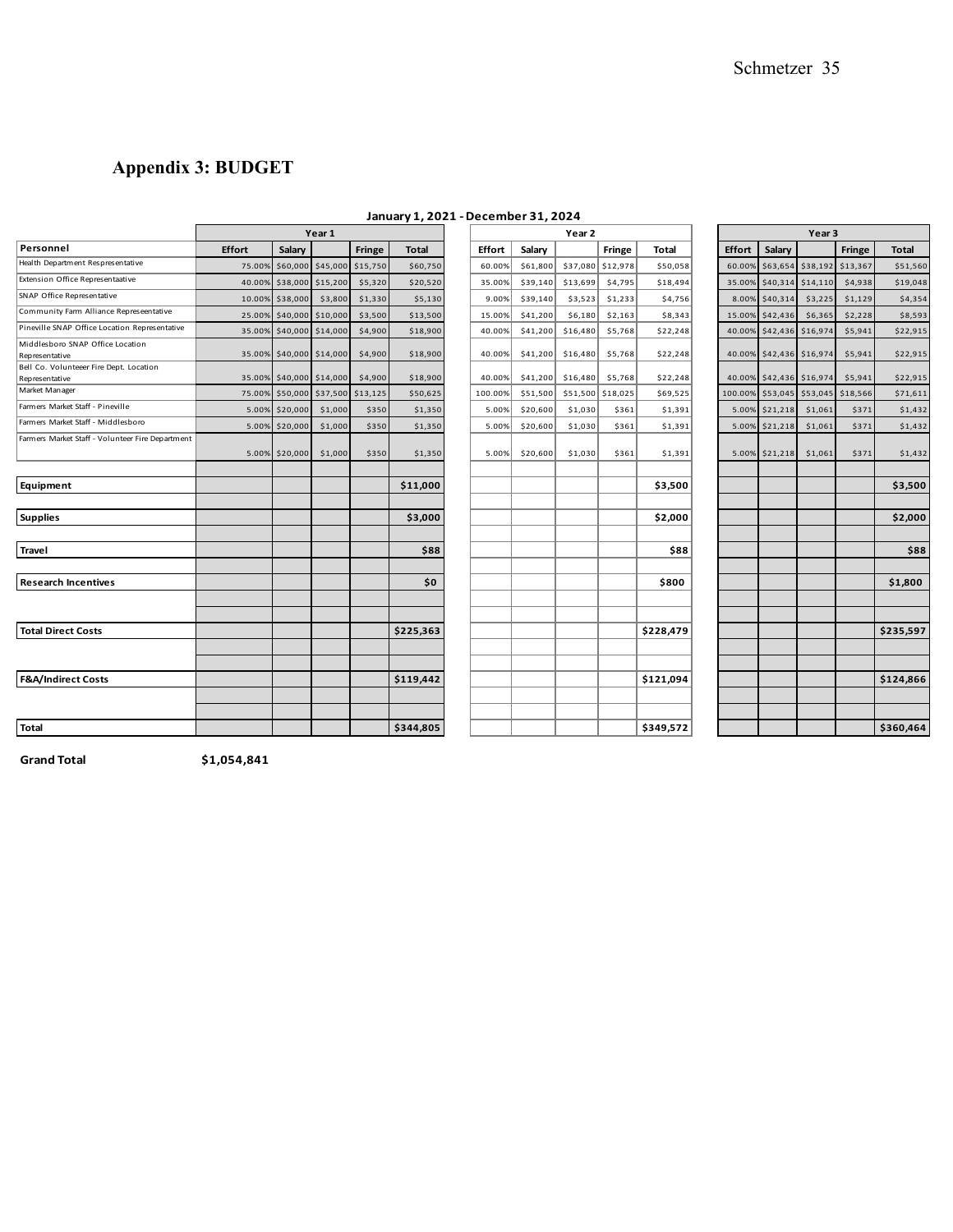# **Appendix 4: BUDGET NARRATIVE**

# **Personal Salaries and Wages**

| <b>Health Department Representative</b>                    | Year 1<br>75% | Year 2<br>60% | Year 3<br>60% |
|------------------------------------------------------------|---------------|---------------|---------------|
| <b>Extension Office Representative</b>                     | 40%           | 35%           | 35%           |
| <b>SNAP Office Representative</b>                          | 10%           | 9%            | 8%            |
| <b>Community Farm Alliance Representative</b>              | 25%           | 15%           | 15%           |
| Pineville SNAP Office Location Representative              | 35%           | 40%           | 40%           |
| Middlesboro SNAP Office Location Representative            | 35%           | 40%           | 40%           |
| Bell Co. Volunteer Fire Department Location Representative | 35%           | 40%           | 40%           |
| Market Manager                                             | 75%           | 100%          | 100%          |
| <b>Farmers Market Staff</b>                                | 5%            | 5%            | 5%            |

# **Health Department Representative (75% Y1 / 60% Y2 / 60% Y3)**

The Health Department Representative will oversee this farmers market program and supervise all other rolls. This representative will collaborate with partnerships for planning and implementation of the market and will adopt changes based on the feed-back collected from other community advisors. More time will be committed from this representative the first year during the start up, then will drop some as the program is established the following years.

# **Extension Office Representative (40% Y1 / 35% Y2 / 35% Y3)**

The Extension Office Representative will assist in advertising the program's events and will lead the recruitment of farmers.

# **SNAP Office Representative (10% Y1 / 9% Y2 / 8% Y3)**

The SNAP Office Representative will provide information and assistance in setting up EBT usage at the farmers markets. This representative will also troubleshoot any complications related to SNAP and FMNP benefits as they arise during the market implementation.

# **Community Farm Alliance Representative (25% Y1 / 15% Y2 / 15% Y3)**

The Community Farm Alliance Representative will oversee the Double Dollar Inventive program that will be funded through the Community Farm Alliance. This representative will provide information regarding market manager training as well, which will primarily occurring during year one.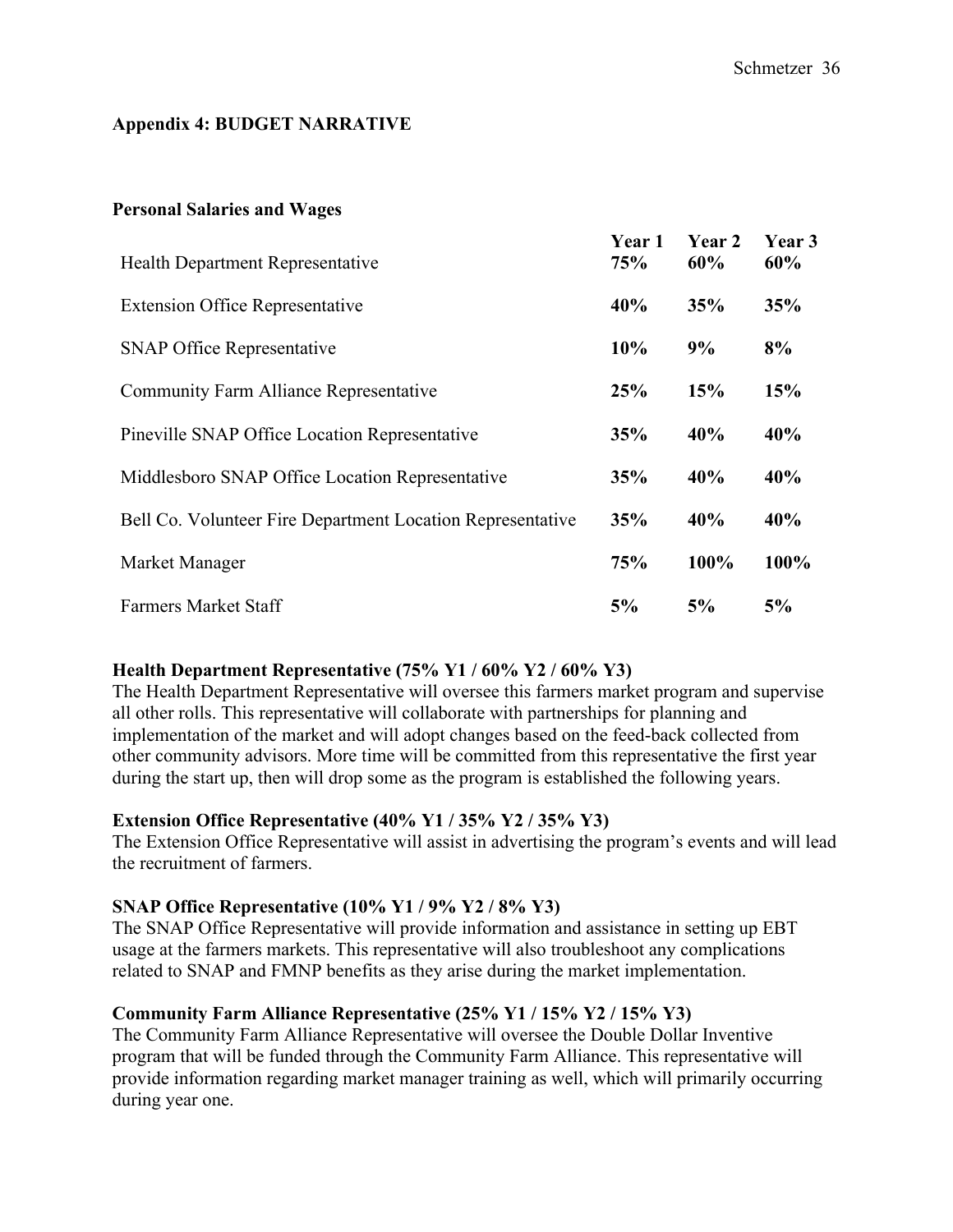# **Pineville SNAP Office Location Representative (35% Y1 / 40% Y2 / 40% Y3)**

The Pineville SNAP Office Location Representative will oversee the market located at the Pineville SNAP Office. This representative will collect and offer feedback about how the program is going and will be responsible for distributing the Double Dollar tokens during the market events.

# **Middlesboro SNAP Office Location Representative (35% Y1 / 40% Y2 / 40% Y3)**

The Middlesboro SNAP Office Location Representative will oversee the market located at the Middlesboro SNAP Office. This representative will collect and offer feedback about how the program is going and will be responsible for distributing the Double Dollar tokens during the market events.

# **Bell Co. Volunteer Fire Department Location Representative (35% Y1 / 40% Y2 / 40% Y3)**

The Bell Co. Volunteer Fire Department Location Representative will oversee the market located at the Bell Co. Volunteer Fire Department. This representative will collect and offer feedback about how the program is going and will be responsible for distributing the Double Dollar tokens during the market events.

# **Market Manager (75% Y1 / 100% Y2 / 100% Y3)**

The Market Manager will oversee all day-to-day operations of the markets including farmer recruitment, market promotion, expanding the customer bases, SNAP benefit assistance, securing community partners, miscellaneous assigned duties. The market manager will be the point-ofcontact for each market location representative.

# **Farmers Market Staff – Each (3) Location (5% Y1 / 5% Y2 / 5% Y3)**

The farmers market staff at each location will be a community member who is responsible for working the POS system during the event.

**Fringe Benefits Total - Y1: \$54,775 / Y2: \$57,579 / Y3: \$59,165** Retirement and health insurance have been negotiated at a rate of 35% for this proposal.

**Equipment Total - Y1: \$11,000 / Y2: \$3,500 / Y3: \$3,500**  Equipment costs include the point-of-sale system, tables, chairs, tents, tablets for surveys.

# **Supplies Total – Y1: \$3,000 / Y2: \$2,000 / Y3: \$2,000**

Supply costs include printed advertisements, mailing supplies, office supplies, snacks for community advisory board meetings, water for market events.

# **Travel: Total: \$264.00**

In-state travel includes staff members traveling from the Health Department in Pineville to farmers market locations during the develop stages to plan out the markets. Round Trip Distance form Health Department to the locations: Pineville SNAP Office Location: 0.4 miles, Middlesboro SNAP Office Location: 22 miles, Volunteer Fire Department Location: 9 miles Total Distance: 31.4 miles with an estimated five trips = 157 miles traveled with the federal reimbursement rate of  $$0.56 = $87.92 = $88$  total each year = \$264